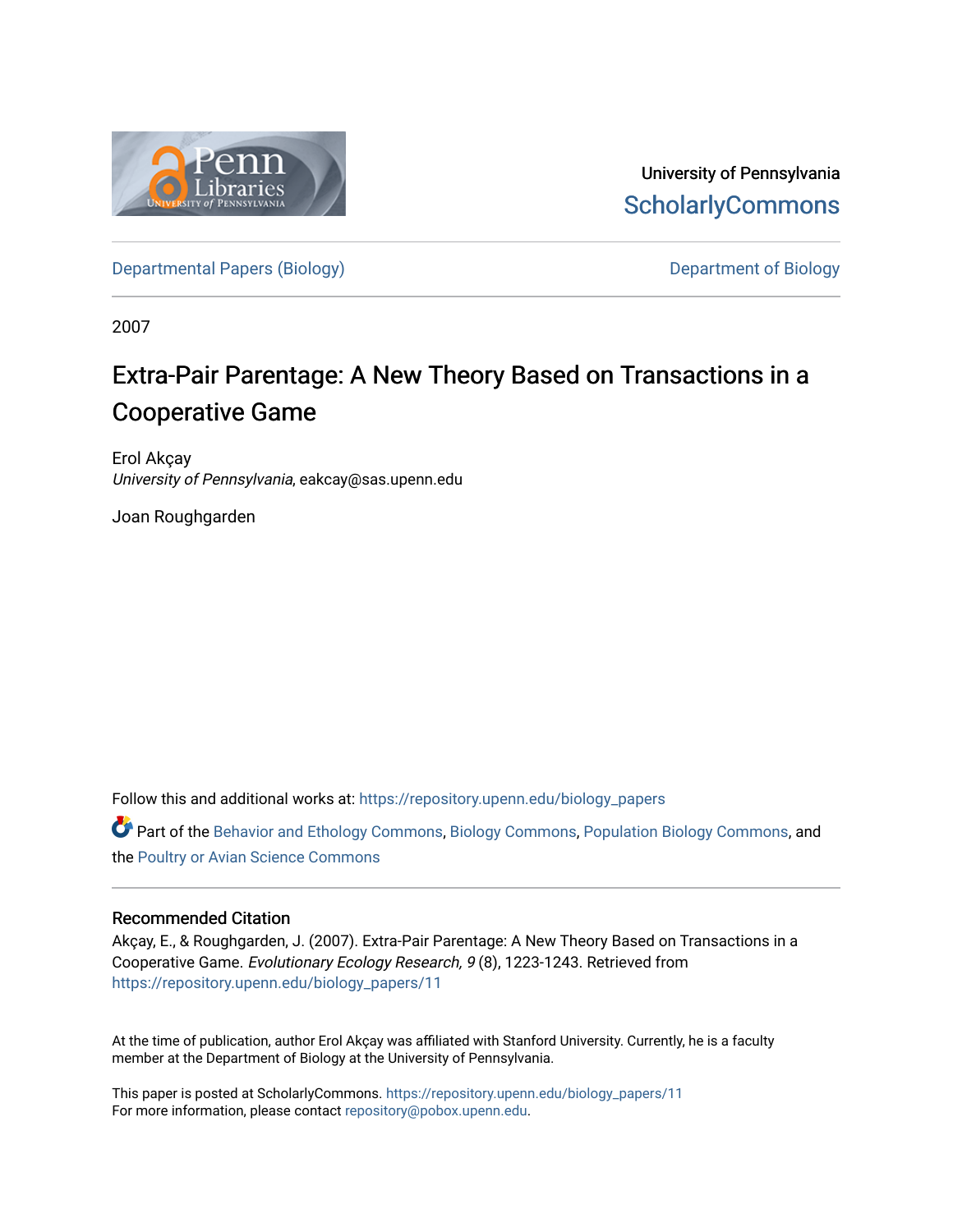# Extra-Pair Parentage: A New Theory Based on Transactions in a Cooperative Game

# **Abstract**

Question: What is the adaptive significance of extra-pair parentage?

Theoretical approach:We view parentage as a 'transaction currency' for exchanges of ecological benefits. We develop a multi-player cooperative game, using the core and the Nash bargaining solution as solution concepts.

Model assumptions: Birds can negotiate about who pairs with whom. Parentage can be exchanged between individuals as a result of negotiations. Number of offspring fledged from a nest depends on the experience and situation of the social parents and not on their genes (i.e. only direct benefits, no genetic benefits).

Predictions: We predict extra-pair parentage to occur when individuals with higher breeding capability are paired to individuals with lower breeding capability. Social interactions between males are predicted to precede the occurrence of extra-pair paternity. We give an example experiment to test our model.

## **Disciplines**

Behavior and Ethology | Biology | Population Biology | Poultry or Avian Science

## **Comments**

At the time of publication, author Erol Akçay was affiliated with Stanford University. Currently, he is a faculty member at the Department of Biology at the University of Pennsylvania.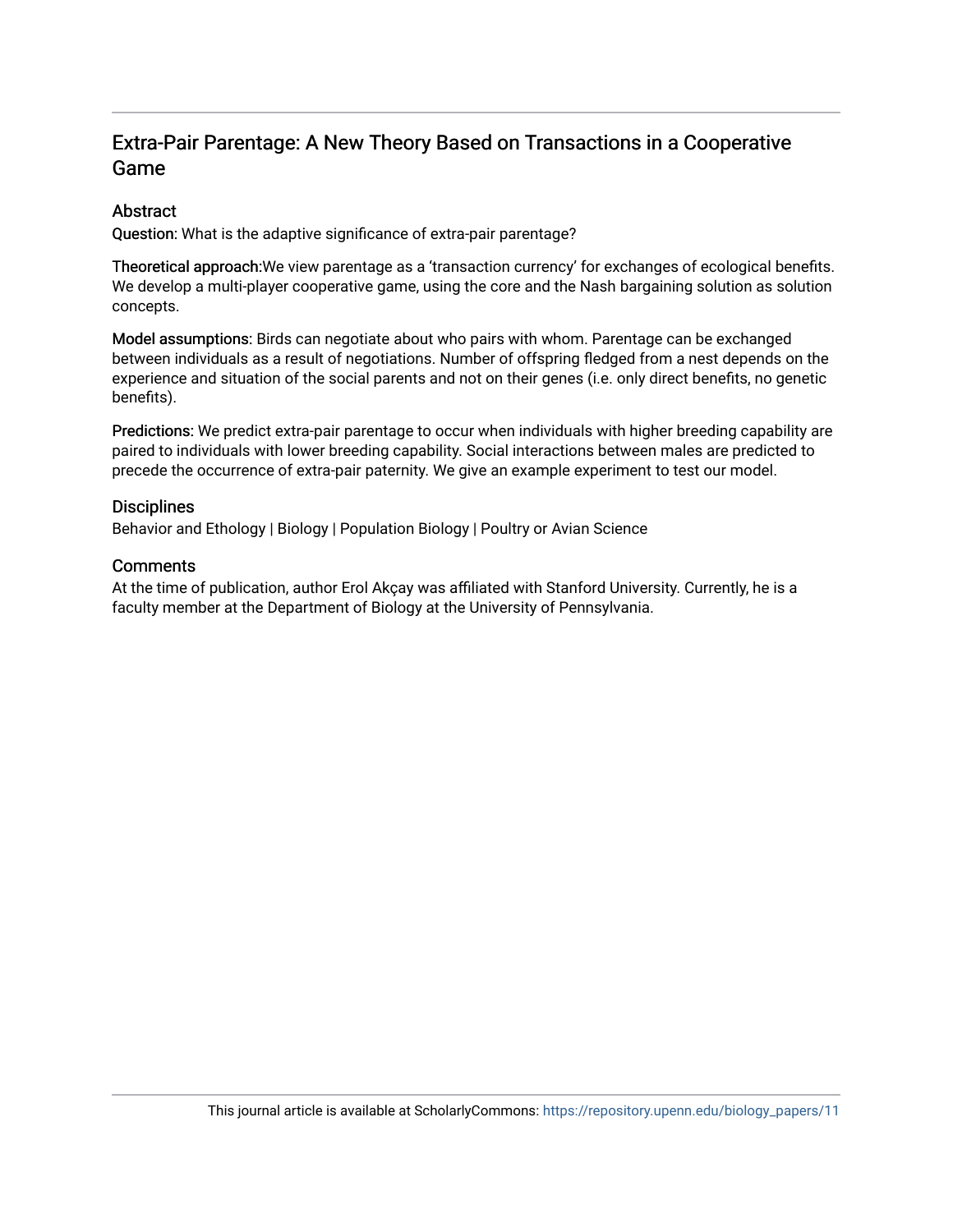# **Extra-pair parentage: a new theory based on transactions in a cooperative game**

Erol Akçay\* and Joan Roughgarden

*Department of Biological Sciences, Stanford University, 371 Serra Mall, Stanford, CA 94305, USA*

#### **ABSTRACT**

**Question:** What is the adaptive significance of extra-pair parentage?

**Theoretical approach:** We view parentage as a 'transaction currency' for exchanges of ecological benefits. We develop a multi-player cooperative game, using the core and the Nash bargaining solution as solution concepts.

**Model assumptions:** Birds can negotiate about who pairs with whom. Parentage can be exchanged between individuals as a result of negotiations. Number of offspring fledged from a nest depends on the experience and situation of the social parents and not on their genes (i.e. only direct benefits, no genetic benefits).

**Predictions:** We predict extra-pair parentage to occur when individuals with higher breeding capability are paired to individuals with lower breeding capability. Social interactions between males are predicted to precede the occurrence of extra-pair paternity. We give an example experiment to test our model.

*Keywords*: cooperative games, direct benefits, extra-pair paternity, genetic benefits, negotiation, social selection.

#### **BACKGROUND**

Most bird species are socially monogamous and cooperate in raising offspring (Cockburn, 2006). However, with the advent of molecular methods to assign parentage in the wild, the picture changed remarkably: in most species, some nests contain young that are sired by males other than their social parent [called extra-pair paternity (Griffith *et al.*, 2002)]. Less frequently encountered, but still fairly common, are nests that contain young whose genetic mother is not the female tending the nest [extra-pair maternity (Yom-Tov, 2001)].<sup>1</sup> These two phenomena together represent an interesting problem in evolutionary biology: breeders in such nests

\* Author to whom all correspondence should be addressed. e-mail: erol@stanford.edu Consult the copyright statement on the inside front cover for non-commercial copying policies.

**<sup>1</sup>** We use the term 'extra-pair maternity' for all cases where the social mother is excluded as a genetic parent. The terms widely used in the literature are intraspecific brood parasitism and quasi-parasitism. In intraspecific brood parasitism, both the social mother and father are excluded as the genetic parent, corresponding to simultaneous extra-pair paternity and extra-pair maternity. On the other hand, quasi-parasitism is extra-pair maternity only. See 'Discussion' for more on the issue.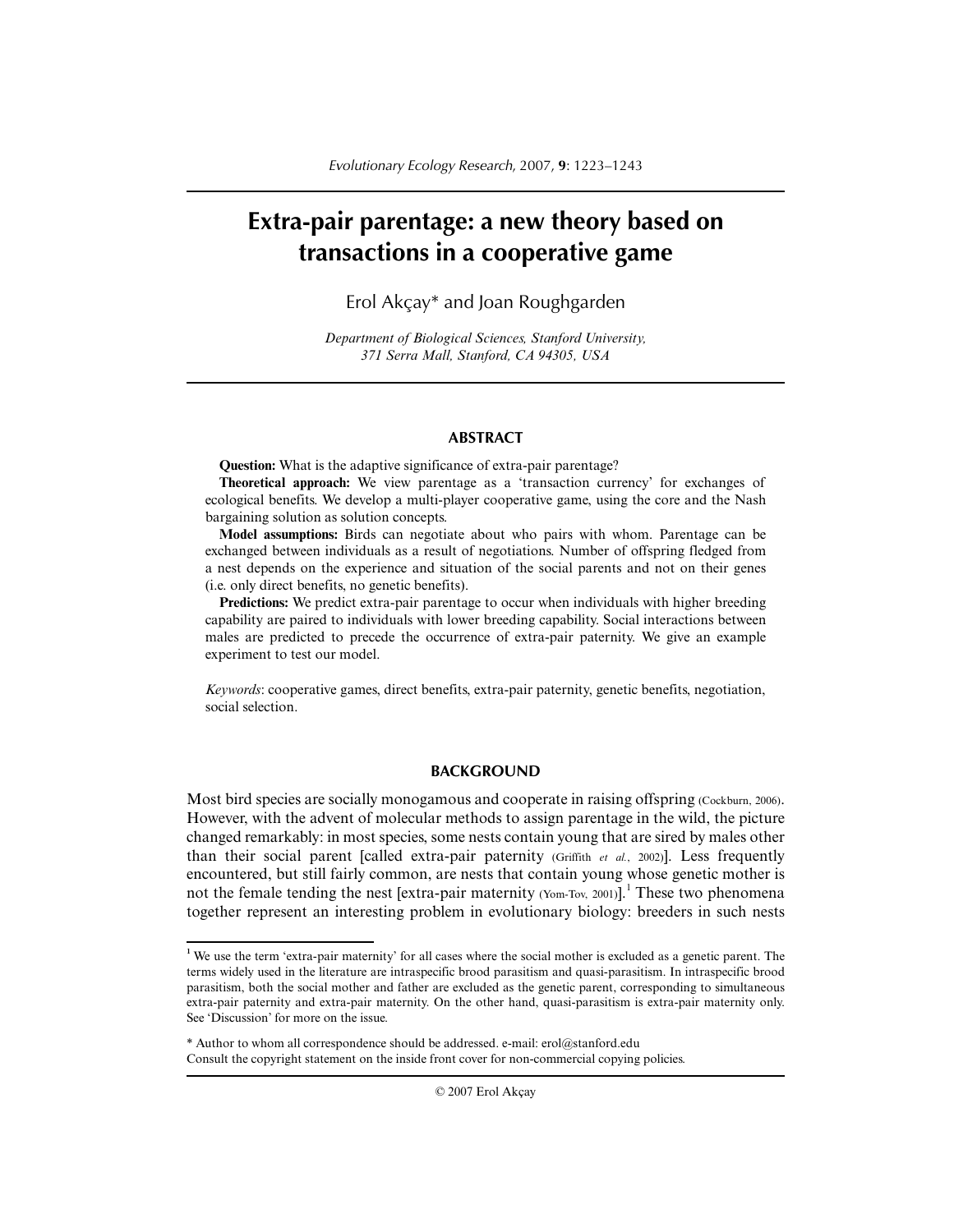invest in offspring that are not their own genetically. Intuition suggests that such an evolutionary 'mistake' should be selected against, yet the fact that extra-pair parentage occurs commonly throughout bird species strongly suggests that there are also selective pressures that favour the occurrence of this phenomenon. Consequently, many researchers are trying to uncover the function of extra-pair parentage.

Extra-pair paternity is the more common of the two extra-pair parentage phenomena, and is studied much more widely. Even before extra-pair paternity began to be documented in birds, Trivers (1972) argued that males in monogamous species should be selected both to seek extra-pair copulations and to guard their mates from copulation attempts by other males. Later, Møller and Birkhead (1993) observed that the frequencies of extra-pair copulations are higher in colonially breeding species than in dispersed nesters, and stipulated that extra-pair paternity should be positively correlated with breeding density. However, comparative evidence failed to provide consistent support for this prediction (Westneat and Sherman, 1997; Griffith *et al.*, 2002). Similarly, Stutchbury and Morton (1995) suggested that breeding synchrony is positively related to levels of extra-pair paternity, but later research again failed to provide conclusive support to this claim (reviewed in Griffith *et al.*, 2002).

Meanwhile, an increasing focus on the role of females in reproductive decisions (Gowaty, 1996) shifted attention to the benefits of extra-pair paternity to females (Petrie and Kempenaers, 1998). This shift came with an emphasis on indirect, genetic benefits (Birkhead and Møller, 1992; Petrie and Kempenaers, 1998). This was based on the argument that material exchanges and other direct benefits are unlikely to be involved in extra-pair copulations compared with within-pair copulations because of the limited social and physical association between individuals who are presumed to come in contact to copulate only. Two different genetic benefits hypotheses, namely the good genes and the compatible genes hypotheses [corresponding to additive and non-additive genetic effects, respectively (Neff and Pitcher, 2005)], became the focus of extensive research effort. In a companion paper (Akçay and Roughgarden, 2007a), we summarize the results of this effort to identify indirect benefits to extra-pair copulations in nature. We found that empirical tests of both of the genetic benefits hypotheses have yielded equivocal results at best that can be interpreted as refuting genetic benefits in general.

Recently, Westneat and Stewart (2003) argued for a new multi-player approach to extra-pair paternity. They suggested focusing on behavioural interactions between the individual birds themselves rather than on their genes, and claimed that the patterns of extra-pair paternity result from conflicts between individuals. In line with their argument, Arnqvist and Kirkpatrick (2005) proposed that extra-pair copulations are the result of male strategies that are simply imposed on the females. According to this view, females are not indifferent to extra-pair copulation attempts, but they are caught between harassment from extra-pair males and the danger of losing parental contribution from their social mate. Thus, they engage in extra-pair copulations while trying to minimize the total cost imposed on them. Although this 'sexual conflict' hypothesis has yet to be directly tested, it already faces difficulties in light of what we know about extra-pair paternity. First, bird reproductive anatomy lends females substantial control over copulation access and fertilization (Gowaty and Buschhaus, 1998), suggesting that females are not greatly susceptible to coercion. Furthermore, behavioural evidence indicates that females are frequently active participants in extra-pair copulations (e.g. Wagner, 1992; Double and Cockburn, 2000) rather than victims of male copulation attempts. Indeed, females sometimes travel outside their territories seeking extra-pair copulations (Westneat and Stewart, 2003). Females can also solicit extra-pair copulations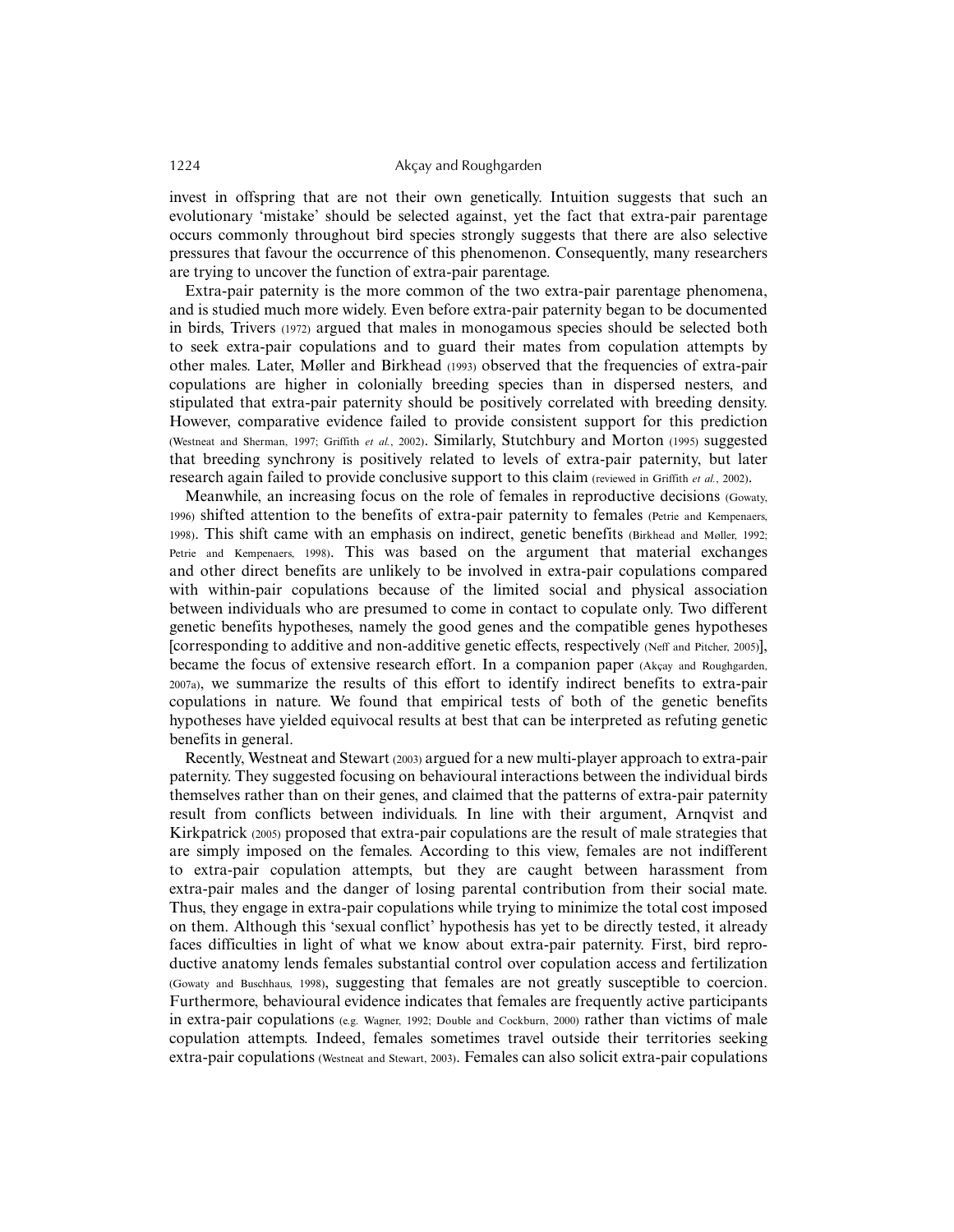from males that intrude into their territories in addition to accepting or rejecting extra-pair copulation attempts initiated by intruding males (e.g. Currie *et al.*, 1999). These undermine the empirical foundation of the sexual conflict hypothesis.

#### **A new approach to extra-pair parentage**

This paper presents a new approach to possible benefits of extra-pair parentage. We propose that extra-pair parentage should be viewed as a 'transaction currency' in a social breeding system, functioning in the exchange of commodities and services required for offspring production. We use the term 'commodity' to include necessities for breeding such as nest sites and mates (see Wagner *et al.*, 2000, for another instance of such usage). The term 'services', on the other hand, comprises activities such as nest defence and provisioning. We suggest that individuals or pairs can negotiate and agree on gaining access to such services or commodities and 'pay' for them using parentage. This approach is related to reproductive transactions theory (Vehrencamp, 1983; Shellman-Reeve and Reeve, 2000) (see 'Discussion'). We present a model for the exchange of the most basic necessities of breeding: a mate and a breeding territory. The model employs cooperative game theory, which allows agreements and side-payments to take place between individuals (Roughgarden *et al.*, 2006).

In the next section, we introduce and analyse the cooperative game model for the formation of stable pairing arrangements of socially monogamous pairs. Next, we show that this model can predict some of the well-documented patterns of extra-pair parentage. We then outline some predictions unique to our model and discuss how it can be tested and compared with existing models. In the last section, we discuss the major assumptions and limitations of our model in some detail. We conclude with some general comments on the relation of our approach to reproductive transactions theory and the use of cooperative game theory.

#### **EXTRA-PAIR PARENTAGE AND SOCIAL BREEDING ARRANGEMENTS**

One of the first breeding decisions by individual birds is to choose a social mate. Individuals of different sexes in a given breeding neighbourhood (such as a patch of woods) can be thought as a pool from which socially monogamous pairs are to be formed. Individuals in such a context can be expected to make adaptive choices that maximize their expected fitness. We model these choices using game theory. Our model is borrowed from the economics literature on human marriages; it is a modified version of Gary Becker's influential 'marriage market' model (Becker, 1973) that initiated the economic study of human marriages.

Let us first consider a numerical example using the simplest pairing problem with two males and two females. We assume that each possible pair can expect to fledge a certain number of young from their nest, and that this number is a function of individual phenotypes (e.g. parental ability or breeding experience) as well as ecological parameters (e.g. territory quality or predation pressure). We assume that all offspring in a given nest are equally likely to survive to fledgling, such that the number of fledglings from a nest does not depend on the actual genetic parents of the offspring. The number of fledglings produced by each pair can then be arranged in what we call a 'pairing matrix'. An example is given in equation (1):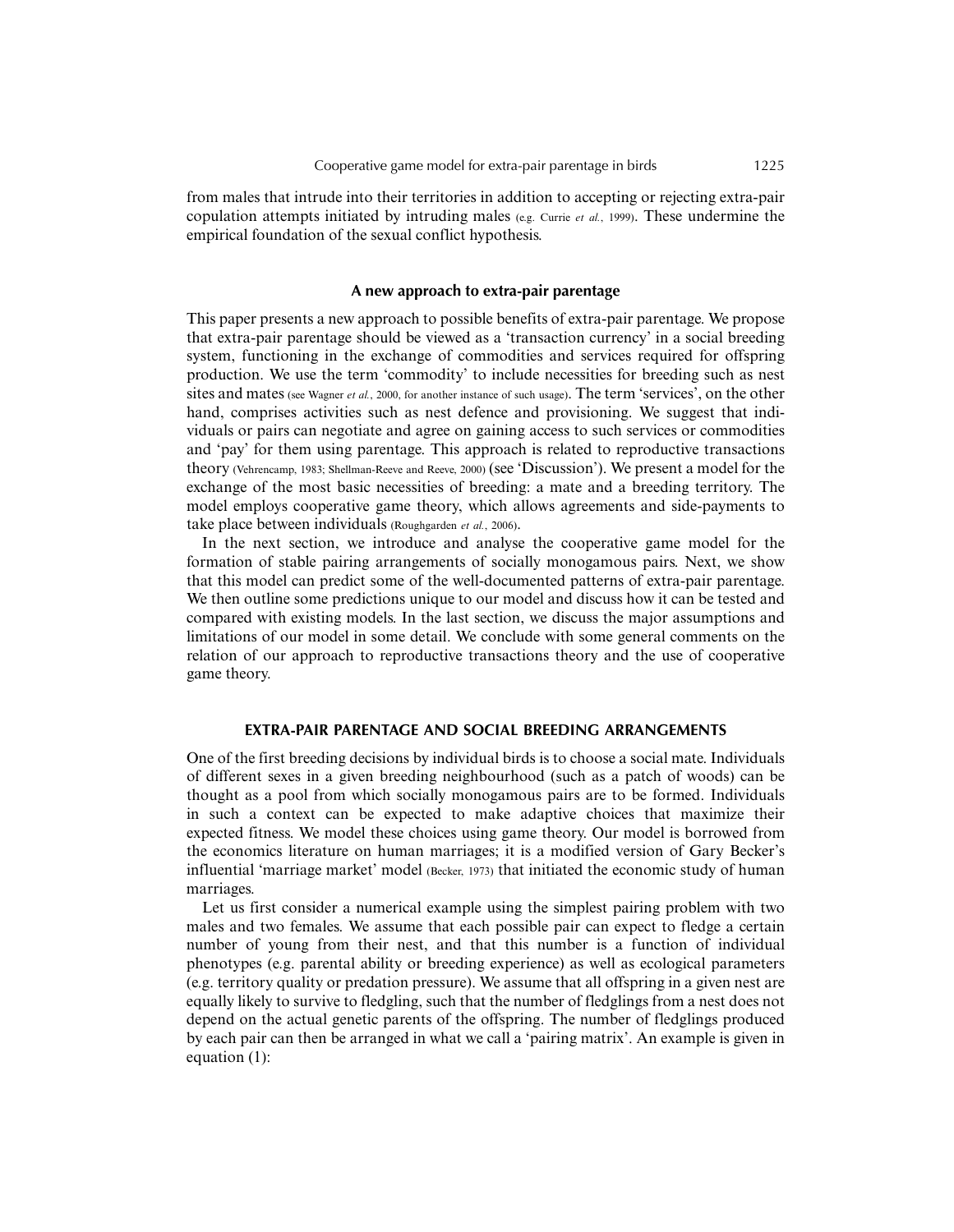|        | Female 1 Female 2 |     |
|--------|-------------------|-----|
| Male 1 |                   | (1) |
| Male 2 |                   |     |

This pairing matrix is to be read as follows: Male 1 can expect to fledge four offspring if he pairs with Female 1, but only one if he pairs with Female 2. Similarly, Male 2 would produce five young with Female 1, but four with Female 2. These numbers denote the fledgling production from the nest; the actual pay-off to each individual is the total number of genetic offspring produced on and off their own nests – that is, total reproductive success. Becker's (1973) original analysis assumes that the production of a pair, and thus the pay-off, is transferable between partners. We cannot allow this in our model, since the unit of production is offspring fledged and each offspring must have exactly one father and one mother. The outcome of the pairing process then depends on whether we allow extra-pair parentage or not. If individuals are the genetic parents of all offspring in their nests and but none other, the pay-offs to each will be:

Male 1 Male 2 Female 1 (4, 4) (5, 5) Female 2 (1, 1) (4, 4) (2)

where the first entry in each cell is the pay-off to the male and the second to the female. According to these pay-offs, we expect the pairings Male 2–Female 1 and Male 1–Female 2 to form: Male 2 and Female 1 have the highest production with each other, which would also be their actual pay-off. Thus, neither of them would have any incentive to pair with another individual.

Now suppose that we allow individuals to have only partial parentage in their broods and sire eggs in or dump eggs to other nests. Note that Male 1 and Female 2 stand much to lose if they pair with each other, relative to what they could produce with Female 1 and Male 2 respectively. Male 1 can try to avoid this by negotiating with Male 2 to let him pair with Female 1. Initially, Male 2 should not agree, because he would produce a lower number of offspring if he refrains from pairing with Female 1 and pairs with Female 2 instead. But Male 1 can offer him access to Female 1 such that Male 2 fertilizes, say, two of the eggs in the clutch that Male 1 would have with Female 1. Such an arrangement would give Male 2 a total of six offspring, four from his clutch with Female 2, and two from the nest of Male 1 and Female 1. Conversely, Male 1 would sire two offspring in his clutch with Female 1, leading to the following arrangement of pay-offs:

Male 1 Male 2 Female 1 (2, 4) (5, 5) Female 2 (1, 1) (6, 4) (3)

Such a deal would be acceptable to both males, since both would be siring more offspring relative to the arrangement with no extra-pair paternity. In this way, extra-pair paternity can arise as 'side-payments' that stabilize a certain social pairing arrangement. Note that Male 1 does not need to guarantee Male 2 the paternity of exactly two of the eggs in his nest. Rather, Male 2 simply requires that the expected number of offspring he sires in Male 1's nest to be two, which he can ensure by having adequate copulation access to Female 1 (Burke *et al.*, 1989).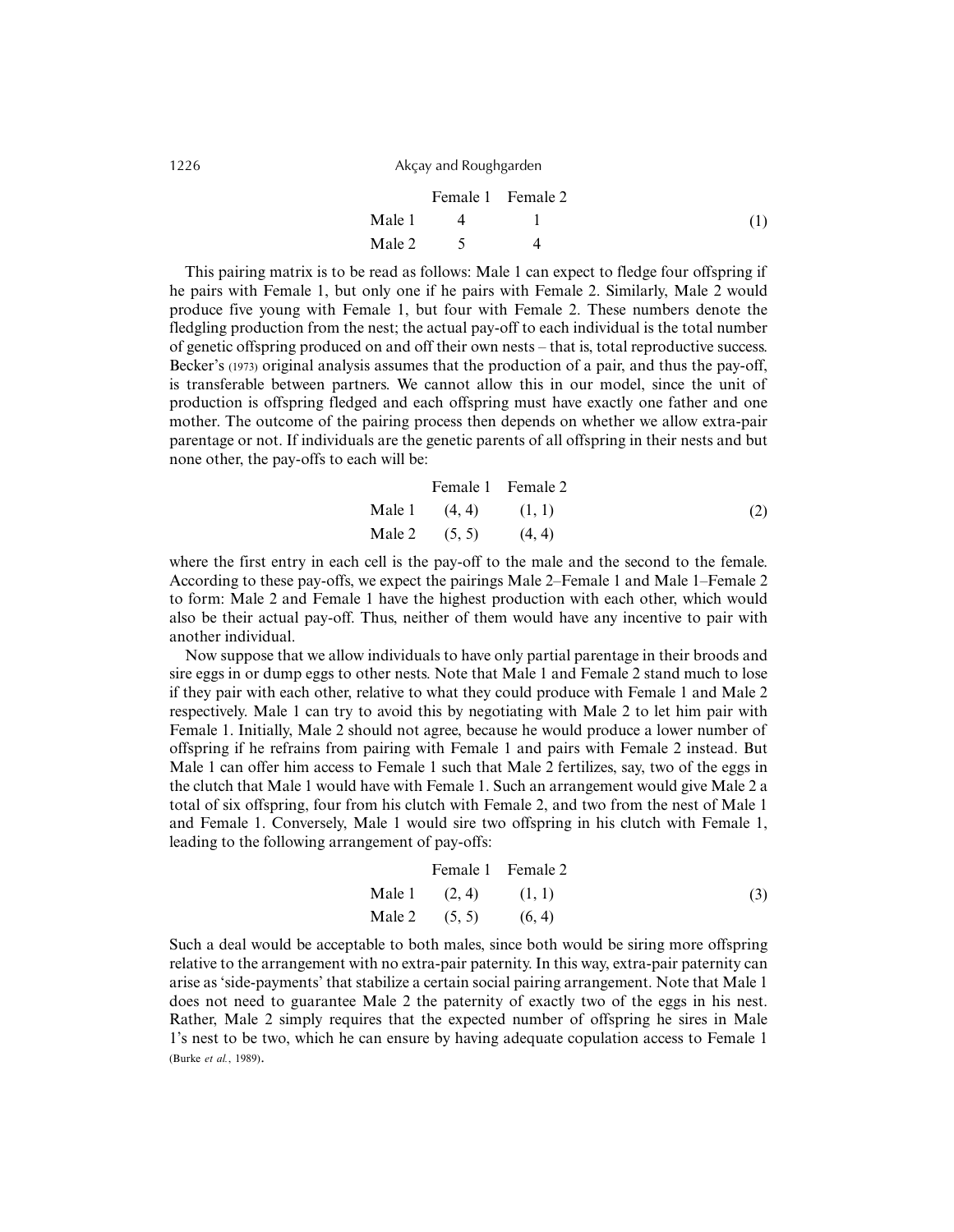What about the females? In the above arrangement, Female 1 seems to be losing out. since she pairs with Male 1 and produces four offspring instead of five. Two things might happen in this case. First, Female 1 can be compensated for this loss with a similar agreement between the females: to secure Female 1's cooperation, Female 2 can allow her to dump two eggs (fertilized by Male 2) into the nest of Female 2 with Male 2. This would bring the pay-off to Female 1 to six, while keeping the pay-off to Female 2 at two, which is still greater than the one offspring she would mother if she paired with Male 1 instead. This outcome predicts extra-pair maternity in addition to extra-pair paternity. Alternatively, Female 1 might not be compensated and thus would have no incentive to cooperate on this arrangement. She might, for example, refuse to copulate with Male 2, leading to forced extra-pair copulations or other forms of conflict behaviour between Female 1 and the males. The presence and extent of such conflict would be determined by the outside options available to the female as well as other benefits that might be involved.

The pairing market described above is analysed as a cooperative game. In a cooperative game, coalitions can form that act in concert and negotiate the distribution of pay-off they accrue. The solution of a cooperative game describes which coalitions are formed and what pay-off each player accrues from the outcome. Cooperative game theory offers a variety of solution concepts that can be applied to any given game (see Aumann, 1989). Here, we employ the solution concept called 'the core'. The core of a cooperative game is a set of coalitions and pay-off distributions such that for any element of the core, there are no coalitions that can act separately from the rest of the players and still give all coalitions members at least their pay-off in the core distribution. Note that this is analogous to the Nash equilibrium concept in non-cooperative games but much stronger: the Nash equilibrium stipulates that no individual deviation from the equilibrium strategy is profitable. Here, no individual *or* group deviation is profitable. Below, we introduce some notation and give a mathematical definition of the core.

#### **Analysing the pairing matrix**

We now analyse a general  $2 \times 2$  pairing matrix. A pairing matrix looks like this:

|                  | Female 1 Female 2 |                   |
|------------------|-------------------|-------------------|
| Male 1 $x_{1,1}$ | $x_{1,2}$         | $\left( 4\right)$ |
| Male 2 $x_{2,1}$ | $x_{2,2}$         |                   |

where *xi***,** *<sup>j</sup>* denote the number of offspring fledged from the nest of the pair Male *i*–Female *j*. The pay-off to each individual is the number of genetic offspring, which we label with *m<sup>i</sup>* for males and  $f_j$  for females. (Specifically,  $m_i$  is the expected number offspring sired by male *i*, which is based on his copulation frequencies with different females; see 'Discussion'.) The numbers  $m_i$  and  $f_j$  include both the genetic offspring within each individual's own clutch and any extra-pair offspring they might sire or mother, so that  $m_i$  and  $f_j$  are not necessarily equal to  $x_{i,j}$ . We denote a pairing arrangement by a vector  $\vec{z}$  with two elements, where each element  $z_i$  specifies which female Male  $i$  is paired with under the pairing arrangement. The total number of offspring fledged from all the *n* nests is denoted by  $X(\vec{z}) = \sum_i x_{i, z_i}$ . [Obviously,  $\sum_i m_i = \sum_j f_j = X(\vec{z})$ .]

The core specifies both a pairing arrangement and how much parentage each individual gains or loses, resulting in the pay-offs  $m_i$  and  $f_j$ . We can then define the core in terms of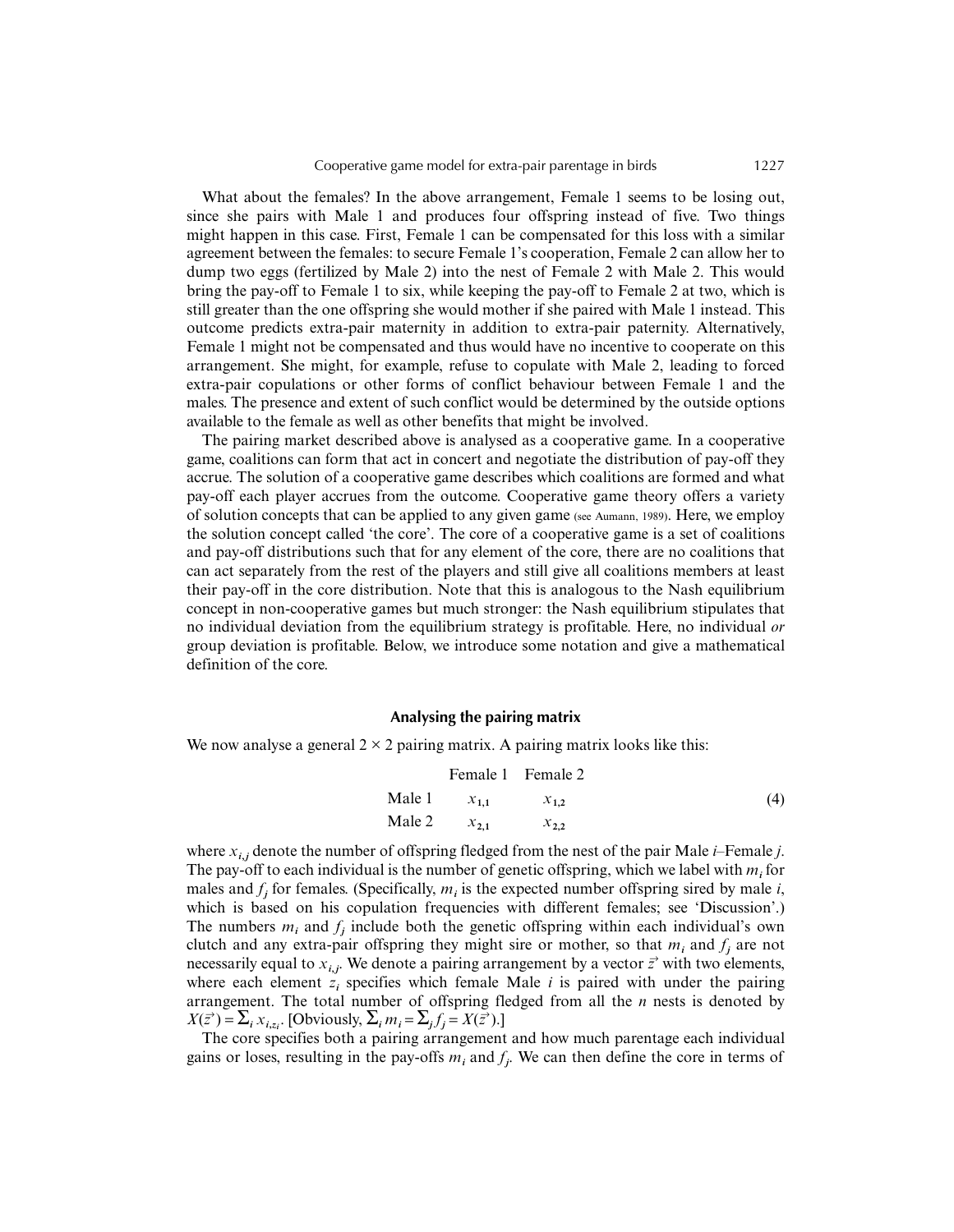these pay-offs: it is the set of pairing arrangements  $\vec{z}$  and pay-off vectors  $\vec{m}$  and  $\vec{f}$ that satisfy two conditions. First, one or both of the following two inequalities must hold for all  $x_{i,j}$ :

$$
m_i \ge x_{i,j}
$$
  
\n
$$
f_j \ge x_{i,j}.
$$
\n(5)

To see why, suppose that for some  $x_{i,j}$  that are not in the core pairing arrangement, neither of the inequalities (5) hold. Then both Male *i* and Female *j* would prefer to leave the core arrangement and pair with each other instead. Therefore, the pair of pay-offs  $m_i$  and  $f_j$  that do not satisfy either (or both) of the inequalities (5) cannot be part of the core.

The second condition for the core is the following:

$$
X(\vec{z}') \ge X(\vec{z}') \quad \text{for all } \vec{z}', \tag{6}
$$

which says that the core pairing arrangement has to maximize total output from the pairing matrix. To see why again, suppose that the core did not maximize the total output. Then a coalition consisting of all males or all females (or both) could form and adopt the pairing arrangement that does maximize the total output. They could then redistribute parentage between nests, such that every individual receives an equal or better pay-off than what they would be getting at the core, contradicting the definition of the core.

This property of the core provides us with a simple method to determine when and where extra-pair parentage should occur. We first find the pairing arrangement that maximizes the total output to satisfy condition (6), and then we calculate the pay-offs each individual has to get to satisfy condition (5). The discrepancy between the pay-offs calculated in this way and the nest production of each individual under the pairing arrangement determines how much parentage each one loses or gains.

We apply the method to the pairing matrix above (equation 4). There are two distinct patterns of relative productivity of different nests:

- 1. One individual of each sex, say Male 1 and Female 1, consistently produces more offspring than the other. This can be expressed as  $x_{i,1} > x_{i,2}$  and  $x_{1,j} > x_{2,j}$  for  $i, j = 1, 2$ . This corresponds to the case where an individual's traits (or its ecological circumstances) create a consistent effect on its productivity.
- 2. Each male produces more offspring than the other when paired to a different female (or vice versa). For example,  $x_{1,1} > x_{2,1}$  but  $x_{2,2} > x_{1,2}$ , i.e. Male 1 produces more offspring with Female 1 than Male 2 does, but Male 2 produces more offspring with Female 2 than Male 1 does. In this case, the productivity of the pair is determined by the interaction of individuals' traits such that there is no consistent high productivity individual.

Consider case 2 first: there are two possible pairing arrangements,  $\vec{z}_1 = (1, 2)$ and  $\vec{z}_2 = (2, 1)$ . Condition (6) means that  $\vec{z}_1$  is the core arrangement, since  $x_{1,1} + x_{2,2} > x_{1,2} + x_{2,1}$ . In that situation, no extra-pair parentage is needed to stabilize the arrangement, as each individual already receives the highest pay-off they can get from their own nest. Thus, if there are no consistent differences in offspring production between individuals, our model does not predict extra-pair parentage.

For case 1, there are two sub-cases: either  $x_{1,1} + x_{2,2} \ge x_{1,2} + x_{2,1}$ , or the reverse. In the former, Male 1 will be paired with Female 1, and Male 2 with Female 2, and there will be no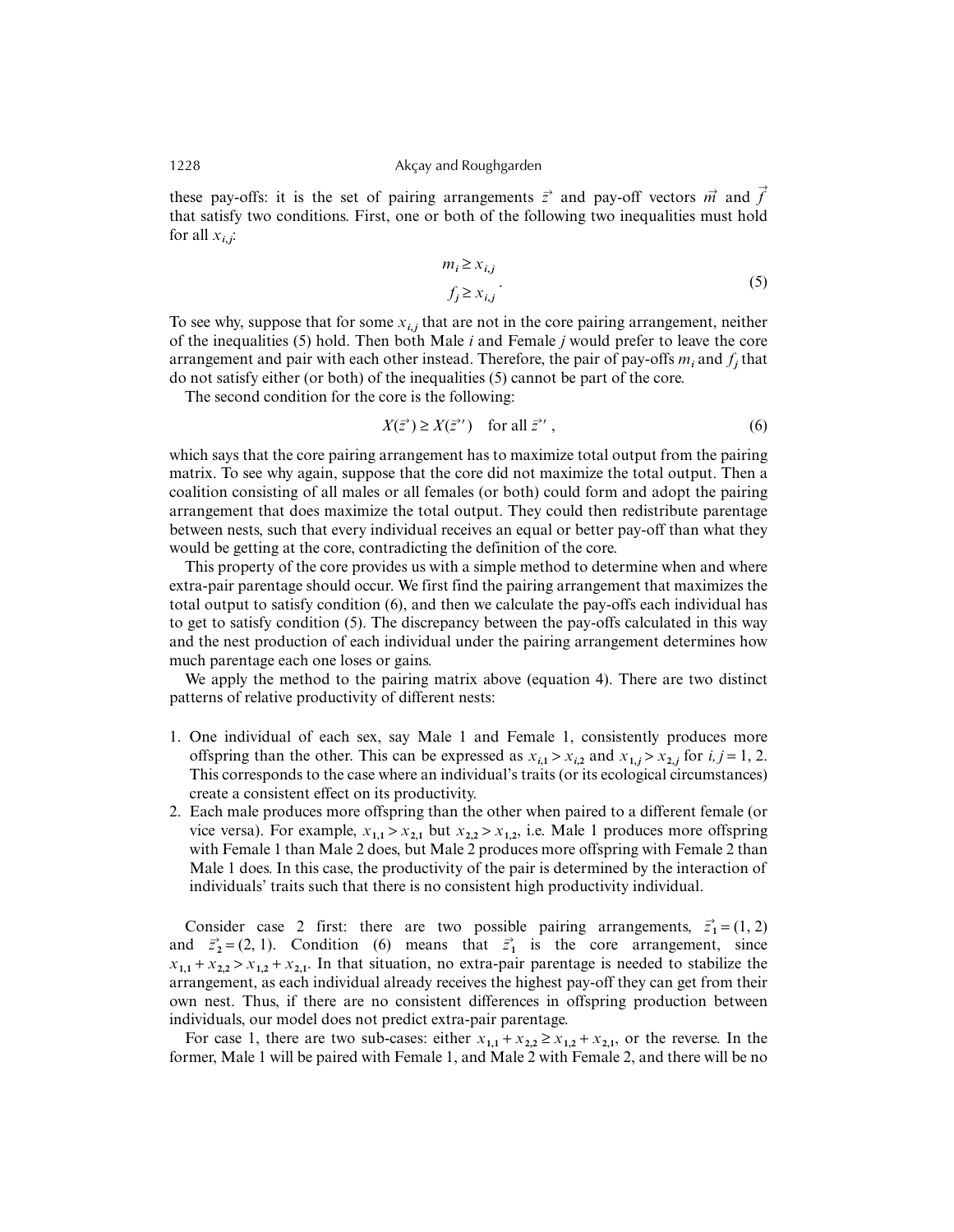extra-pair parentage, since each individual's production from its own nest satisfies condition (5). In the second sub-case, however, the core prescribes the arrangement  $\vec{z}_2$ . But  $x_{1,1} > x_{1,2}$ by assumption, and condition (5) requires that  $m_1 \ge x_{1,1}$ . Thus, Male 1 needs to gain some paternity in Male 2's nest. If we label by  $p_{\text{min}}$  the minimum amount of extra-pair paternity Male 1 has to gain, we can write:

$$
p_{\min} = x_{1,1} - x_{1,2} \tag{7}
$$

In other words, Male 1 has to gain enough paternity to at least bring him to the number of genetic offspring he would have if he simply paired with Female 1 and sired all young in their nest. Our model thus predicts extra-pair parentage only if some individuals are consistently better at producing offspring than others *and* if these higher productivity individuals are paired with partners of lower productivity. This method for calculating the core arrangement and the extra-pair parentage is directly applicable to general  $n \times n$ matrices.

Equation (7) calculates the minimum side-payment that an individual requires to agree to a core pairing arrangement. We can also calculate the maximum side-payment each individual is willing to make to secure the cooperation of other individuals for a core pairing arrangement. This is done by subtracting the production of the non-preferred pairing from the production of the preferred pairing. In the second example for case 1 above, the nonpreferred pairing for Male 2 is with Female 2, and the preferred one is with Female 1. Therefore, Male 2 would be willing to concede to Male 1 some paternity of a clutch with Female 1, provided he still retains at least as much paternity as he would get in a pairing with Female 2. Thus, the maximum parentage loss Male 2 will accept is:

$$
p_{\max} = x_{2,1} - x_{2,2} \tag{8}
$$

Any side-payment between  $p_{\text{min}}$  and  $p_{\text{max}}$  will stabilize the core arrangement so the core actually specifies a range of parentage. Which value will be selected from this range? The answer to this question depends on the negotiation process between the individuals who are exchanging side-payments. Below, we characterize a plausible outcome of this negotiation process.

#### **Predicting extra-pair parentage**

The core arrangement in our pairing matrix results in an increase in total offspring production, creating a surplus pay-off relative to each individual acting alone. Since every individual has to get at least their default pay-offs in any negotiated outcome, we can cast the problem in terms of how to distribute that surplus. We need to consider the males and females separately, because the pay-off (i.e. parentage) cannot be transfered between the sexes. In a  $2 \times 2$  pairing matrix, this process gives rise to two separate two-player games. The outcome of such two-player bargaining games can be characterized by the Nash Bargaining Solution [NBS (Nash, 1950)], which stipulates that the solution maximizes the product of the two players' pay-offs relative to their default pay-offs.

To apply the NBS to the negotiation of parentage exchange, consider a  $2 \times 2$  pairing matrix with a core that prescribes side-payments. Specifically, assume that  $x_{i,1} > x_{i,2}$ and  $x_{1,j} > x_{2,j}$  for  $i, j = 1, 2$ , and that  $x_{1,2} + x_{2,1} = x_{1,1} + x_{2,2} + d$ , with  $d > 0$  denoting the surplus that results from the core. Let us consider the negotiation between the males. (The negotiation between the females follows in a similar way.) The default pay-offs are  $x_{1,1}$  for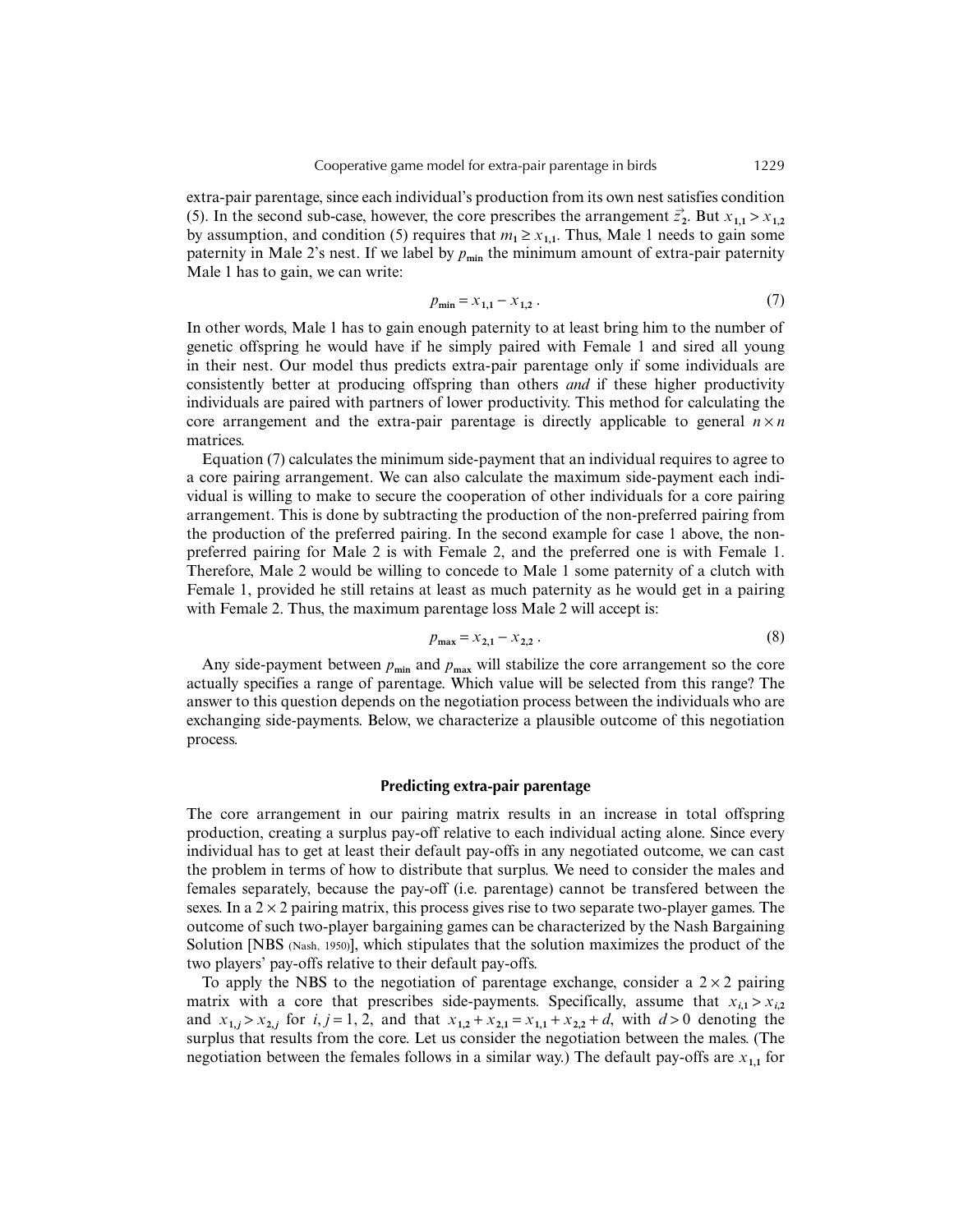Male 1 and  $x_{2,2}$  for Male 2. If the actual pay-offs are  $m_1$  and  $m_2$ , the males' gain relative to their default pay-offs are  $m_1 - x_{1,1}$  and  $m_2 - x_{2,2}$ . Furthermore,  $m_1 + m_2 = x_{1,1} + x_{2,2} + d$ . Thus, the product of the relative gains can be written as:

$$
(m_1 - x_{1,1})(m_2 - x_{2,2}) = (x_{2,2} + d - m_2)(m_2 - x_{2,2})
$$
  
=  $2x_{2,2}m_2 - m_2^2 - x_{2,2}^2 + m_2d - x_{2,2}d$ . (9)

To find the maximum of this product, we take the derivative of the expression on the right-hand side with respect to  $m_2$ , set equal to zero, and solve for  $m_2$ :

$$
2x_{2,2} - 2m_2 + d = 0
$$
  

$$
x_{2,2} + \frac{d}{2} = m_2
$$
 (10)

Thus, the NBS predicts that Male 2 receives *d*/2 in addition to his default pay-off, which means that Male 1 is also receiving *d*/2 over his default pay-off; the NBS prescribes an equal partitioning of the surplus between the two males. The actual extra-pair paternity gained by Male 1 can be calculated as:

$$
p = \frac{d}{2} + x_{1,1} - x_{1,2} \,. \tag{11}
$$

The NBS for the females' game is calculated separately in the same way. Since the surplus *d* and the default pay-offs are the same for the females as well, the females' NBS prescribes the same division of parentage as that of the males: females will also divide the surplus equally among themselves (if they divide it at all, see above).

We can now apply this result to the pairing matrix in equation (1) above. There,  $d = 2$  and thus each individual must receive the parentage of one more offspring in addition to their default pay-offs. The default pay-off for Male 1 and Female 2 is one, so the NBS prescribes a net pay-off of two to them, while for Male 2 and Female 1 the net pay-off has to be six. To achieve this, Male 2 has to receive the paternity of two offspring in the nest of Male 1 and Female 1, while Female 1 has to lay two eggs (fathered by Male 2) into the nest of Female 2 with Male 2.

The NBS can be reached by different behavioural processes (see Roughgarden *et al.*, 2006; Akçay and Roughgarden, 2007b). The behavioural basis of how individuals negotiate an outcome is an empirical question. For example, a candidate might be the dawn chorus of some song birds. A recent study has shown that the dawn chorus has a role in the social dynamics between males in a breeding neighbourhood of banded wrens (Burt and Vehrencamp, 2005). We conjecture that the dawn chorus might also play a role in negotiations between males over paternity exchanges, in which case a correlation between dawn chorus interactions and paternity gain or loss would be expected.

#### **Individual traits and extra-pair parentage**

Now, we look in more detail at how the entries  $x_{i,j}$  in the pairing matrix are determined and how extra-pair parentage is related to individual traits and/or ecological variables. Note that we assume that the genetic parents of an offspring do not affect their survival to fledgling. The production of each nest depends instead on the phenotypes of the individuals tending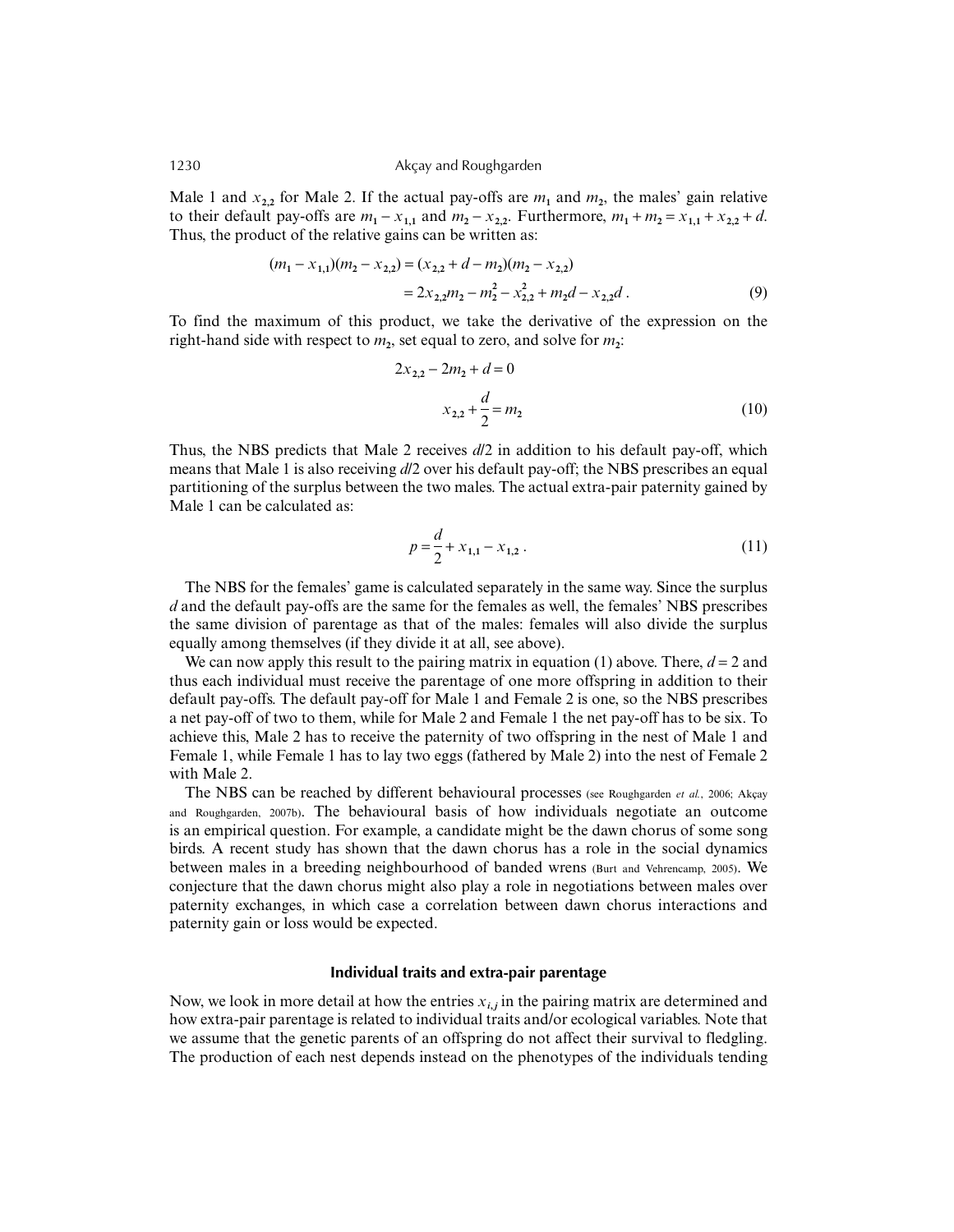that nest or on ecological factors such as territory quality. As in case 1 in the analysis of the pairing matrix above, some individuals might possess traits (such as age or condition) that enable them to fledge more offspring, regardless of their social partners' traits. Alternatively, the two sexes might have traits (for example, joint breeding experience) with the pair production depending on the combination. Below, we investigate these cases in more detail.

Suppose that individuals vary in some trait that influences offspring production in the nest. We denote the traits in males and females with *s* and *t*, respectively, and express the offspring production from a nest as a function of these traits:

$$
x_{i,j} = g(s_i, t_j) \tag{12}
$$

Suppose also that

$$
\frac{\partial g(s, t)}{\partial s} > 0 \text{ and } \frac{\partial g(s, t)}{\partial t} > 0,
$$
\n(13)

meaning that offspring production increases with both the male and the female traits (corresponding to case 1 above). We order males and females according to their trait value, such that  $s_n > s_{n-1} > \ldots > s_1$  and  $t_n > t_{n-1} > \ldots > t_1$ . (For simplicity, we assume that no two individuals have the same value for a trait.) Now, if the stable arrangement  $\vec{z}$  requires no extra-pair parentage, it must be true that each individual's partner must be of the same rank as themselves. Thus, Male *n* is paired to Female *n*, Male *n* − 1 to Female *n* − 1, and so on. To see why, suppose Male *i* is paired to Female *j* with  $i > j$ . Then, there will be at least one female of rank  $k \ge i$  who is paired to a male of rank  $l < i$ . But because of the inequalities in (13), this means that

$$
x_{i,k} > x_{i,j} \quad \text{and} \quad x_{i,k} > x_{l,k} \ .
$$

Therefore, if Male *i* or Female *k* do not receive any extra-pair parentage, condition (5) is not satisfied for the pairing  $x_{i,k}$ . Thus, the arrangement  $\vec{z}$  cannot be stable without extra-pair parentage. We can also see by a similar argument that whenever there is perfectly assortative pairing, no extra-pair parentage is required. Therefore, our model predicts extra-pair parentage if and only if there are some disassortative pairings – that is, pairings between a low-rank male and a high-rank female.

When is there a perfectly assortative pairing arrangement in the core? Due to condition (6), this is equivalent to asking when the assortative pairing arrangement maximizes the total output. One can show that if

$$
\frac{\partial^2 g(s,t)}{\partial s \partial t} > 0 , \qquad (14)
$$

assortative pairing maximizes total offspring production. [A proof can be found in Becker (1973, Appendix, section 1).] Therefore, if inequality (14) holds, assortative pairing will be the core arrangement. Conversely, if the reverse of (14) holds, negative assortment maximizes the total output and is the core arrangement. In this case, disassortative pairing creates a surplus in the total number of offspring produced relative to assortative pairing. This surplus is then redistributed by extra-pair paternity to compensate individuals of higher productivity for not pairing with their preferred mates.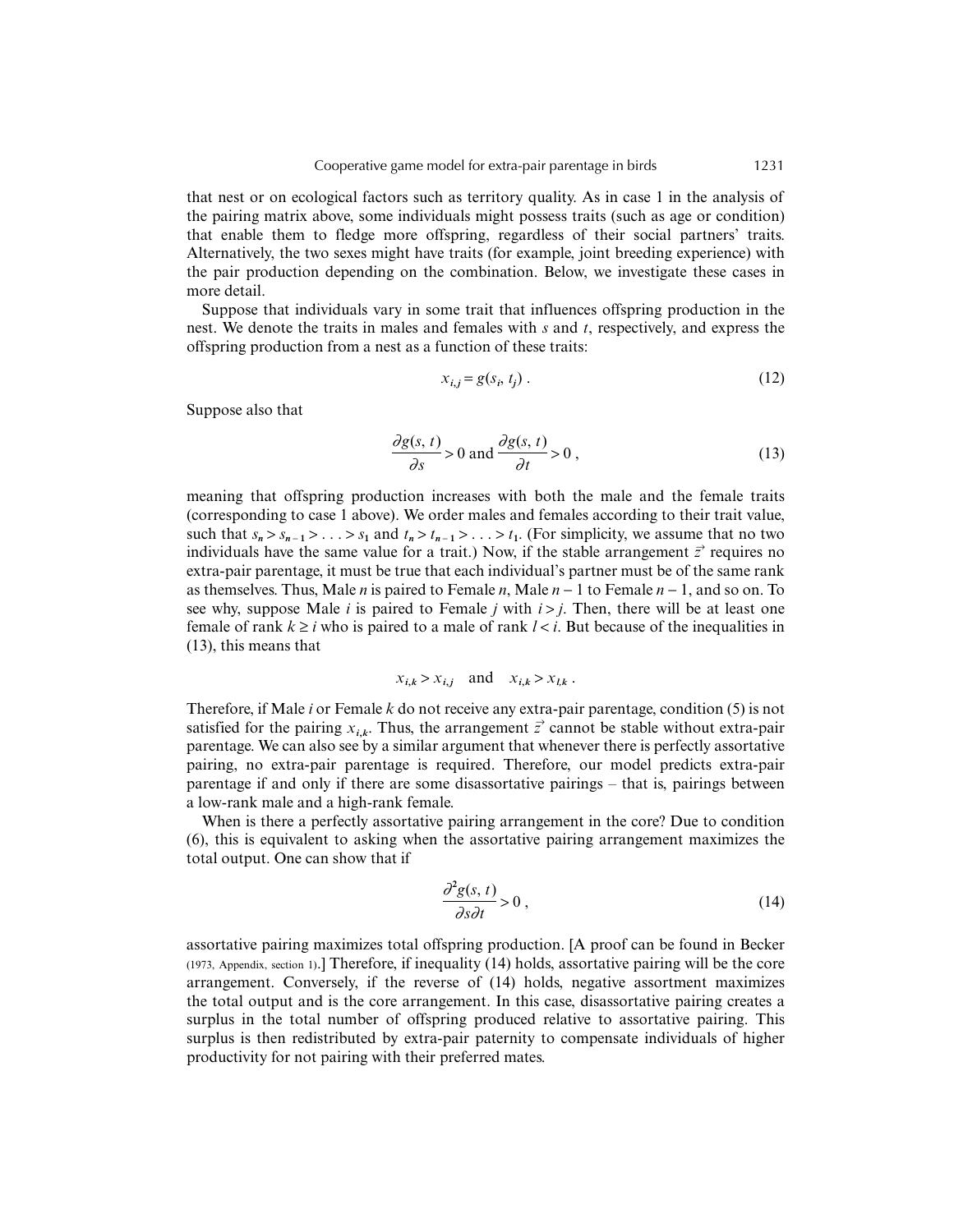The mixed derivative in inequality (14) is an index of whether the male and female traits and their function in offspring rearing are substitutes or complements to each other in the economic sense. For example, the right-hand side will be positive when males and females each perform different tasks that are both necessary for successful breeding, and the traits *s* and *t* reflect their effectiveness in their respective tasks. An extreme example is provided by hornbills (Bucerotidae). The female hornbill seals herself off in the nest during egg laying and incubation and depends entirely on male feeding during this period, which can last for 2 months (Stanback *et al.*, 2002). Here, the traits of the female (e.g. health) and the male (e.g. provisioning ability) can be thought as being complementary. Then condition (14) is expected to hold, and the model predicts no extra-pair parentage. Consistent with this prediction, no extra-pair paternity is found in the one hornbill species investigated to date (Stanback *et al.*, 2002), even though sperm storage by the female provided a wide window for extra-pair copulations that could lead to fertilizations.

Such exclusive division of labour is rather rare in birds. In most species, the tasks performed by males and females (such as territory defence or nestling provisioning) widely overlap. If the male and female traits determine how effective each are in these tasks, those traits will be substitutes in the offspring production function. In that case, inequality (14) would be reversed, and extra-pair parentage is predicted. We can calculate from our model the level of extra-pair paternity as a function of different parameters, which we do below to derive predictions about interspecific patterns of extra-pair parentage.

#### **PREDICTING ESTABLISHED PATTERNS**

In this section we demonstrate that our model is compatible with currently documented interspecific patterns, and discuss some theoretical advantages of our model over the currently accepted hypotheses.

#### **Extra-pair paternity and male parental contribution**

One of the well-established patterns of extra-pair paternity is its relation to male parental contribution across species. We show here that our model correctly predicts the negative relationship between paternal care and levels of extra-pair paternity (Møller, 2000). We use a Monte Carlo simulation approach. First, we specify a production function *g*(*s*, *t*), where *s* and *t* are parental abilities of the males and the females, respectively. We take  $g(s, t)$  to be an increasing, concave downward function of the sum  $hs + t$ . The parameter *h* denotes how much the male's parental ability is important relative to the female's. Thus,  $h = 0$  would indicate that offspring production does not depend on paternal care, whereas  $h = 1$  means that paternal and maternal contributions affect offspring production equally. We generate  $4 \times 4$  matrices using random numbers for  $s_i$  and  $t_j$ , and determine the level of extra-pair parentage at the core arrangement of the resulting matrix. (We use a  $4 \times 4$  pairing matrix, since it represents a more realistic neighbourhood size than a  $2 \times 2$  situation, but simulation results are qualitatively unchanged with matrix size. Detailed simulation procedure and code in Mathematica are available in the Supporting Online Material at http:// www.evolutionary-ecology.com/data/2204code.nb.) Figure 1 plots the mean levels of extrapair paternity over 100 iterations for each value of *h*. Average levels of extra-pair paternity (in terms of the percentage of total offspring) decrease as the relative importance of male parental contribution increases. This is consistent with what has been found in comparisons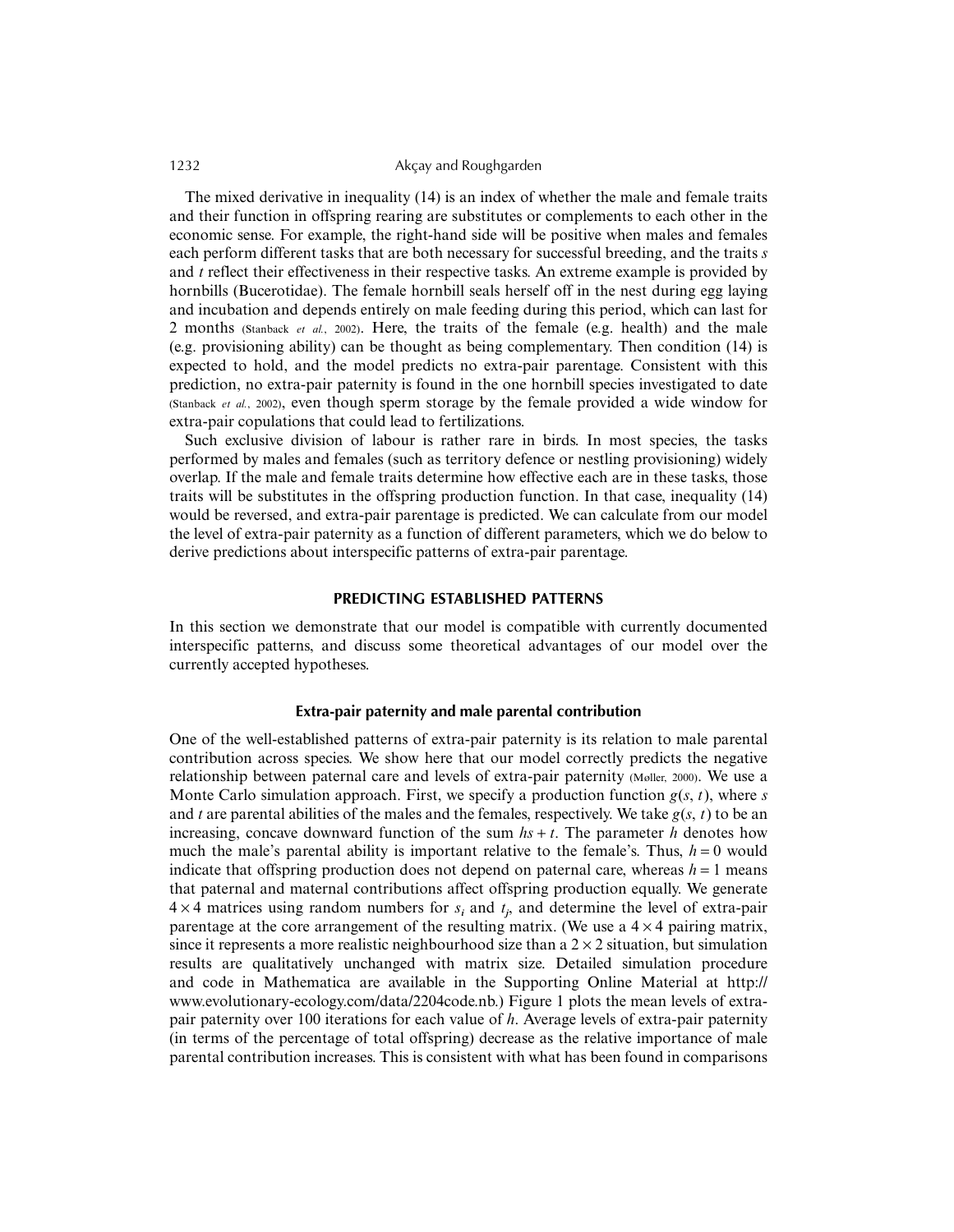across species of extra-pair paternity levels with respect to male contribution (Møller, 2000; Arnold and Owens, 2002). The negative relationship comes about because the importance of female productivity goes up with decreasing male contribution. Consequently, males are willing to pay more to pair with highly productive females. Note that as *h* becomes greater, the rate of extra-pair paternity goes down, but never quite reaches 0, because we assumed that male and female traits are economic substitutes regardless of the value of *h*. In reality, for species with essential male parental care (corresponding to  $h \geq 1$  in Fig. 1), complementarity effects are likely to be important, and thus the rate of extra-pair paternity should go down faster than depicted here.

The currently accepted explanation for the relationship between extra-pair paternity and paternal care is based on the 'constrained female hypothesis' of Gowaty (1996). The constrained female hypothesis stipulates that female dependence on male help constrains her extra-pair copulation behaviour, with more dependent females not being able to seek extrapair copulations. However, we note two problems with the constrained female hypothesis. First, the hypothesis assumes a genetic benefit to females from extra-pair paternity to explain why females should seek extra-pair copulations in the first place. This assumption has little empirical support (Arnqvist and Kirkpatrick, 2005; Akcay and Roughgarden, 2007a). Second, the constrained female hypothesis assumes that males respond to paternity loss by withholding care, but experimental studies testing this assumption vielded mixed results (e.g. Lifjeld *et al.*, 1998; Dickinson, 2003). Moreover, theoretical models of parental care do not always predict that males should withhold care in response to loss of paternity (reviewed in Sheldon, 2002).

#### **Male traits and extra-pair paternity**

The most studied aspect of extra-pair paternity is its relation to male traits (Møller and Ninni, 1998; Akçay and Roughgarden, 2007a), so we ask what our model can predict about this relationship. The  $2 \times 2$  example above already provides a hint: Male 1, who has higher



**Fig. 1.** Plot of mean levels of extra-pair paternity (% of total offspring produced from the pairing matrix) versus the relative contribution of the male to offspring care, as determined by Monte Carlo simulations. The production function used in these simulations is  $g(s, t) = \sqrt{h s + t}$ .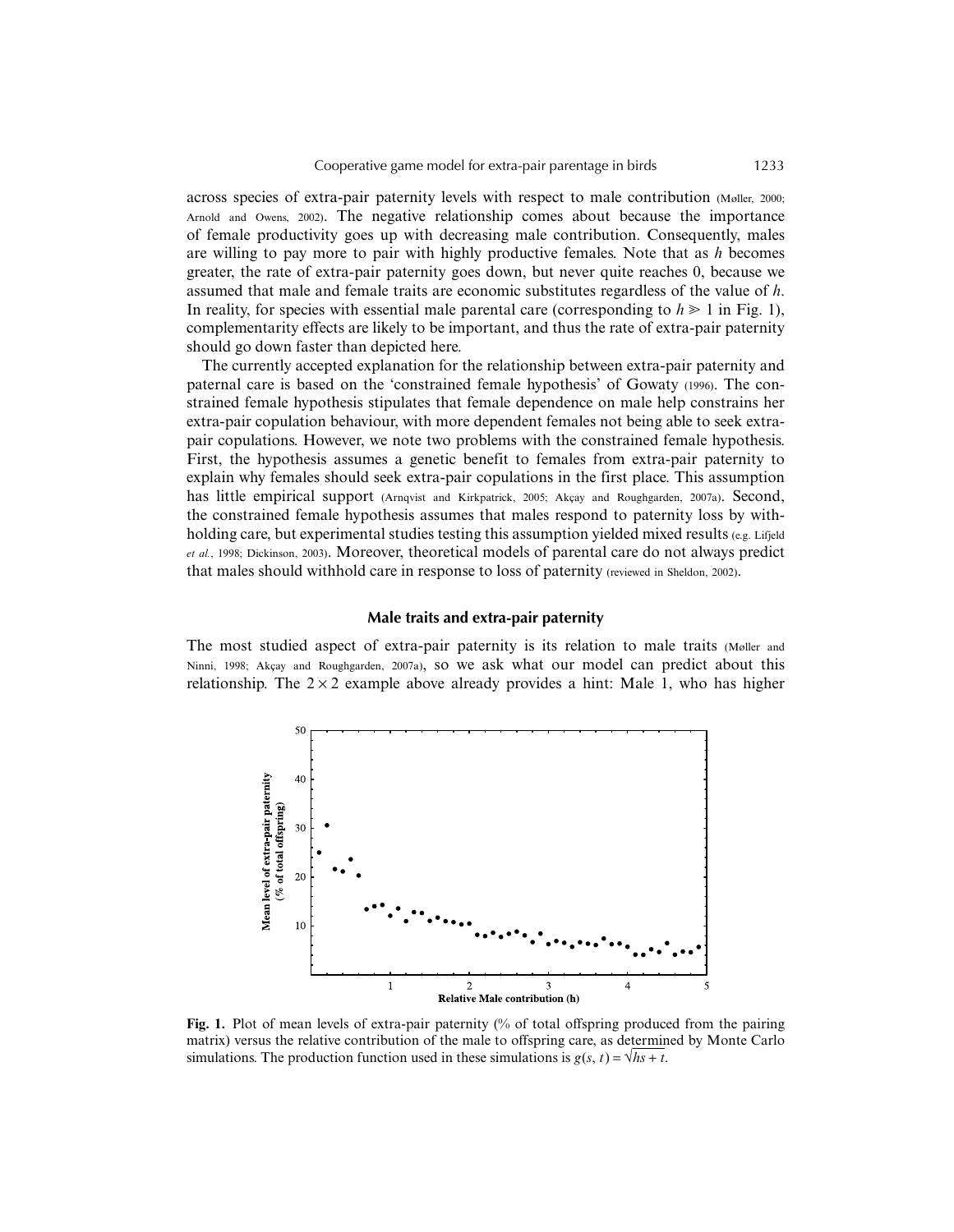productivity, receives paternity in Male 2's nest in the core arrangement. More generally, the condition for extra-pair parentage to occur is that high-productivity individuals should pair with partners of lower productivity. Then, higher productivity individuals need to be compensated for the loss of production they experience in their own nest. At the same time, lower productivity individuals will be willing to concede some proportion of their nests' parentage in exchange for the right to breed with highs. Put together, these indicate that our model predicts positive correlations between individual productivities and the levels of both within-pair paternity and extra-pair paternity. This is confirmed by Monte Carlo simulations with random pairing matrices; Figs. 2 and 3 depict the results of two such



**Fig. 2.** Plot of within-pair paternity lost (in terms of number of extra-pair young in the nest) versus male productivity in 30 randomly generated  $4 \times 4$  games, corresponding to 120 males. The production function is  $g(s, t) = 5\sqrt{s} + t$ . The line denotes the linear regression on all the points.



**Fig. 3.** Plot of extra-pair paternity gains in terms of number of offspring versus individual male productivity in randomly generated games. The line denotes the linear regression; simulation details as in Fig. 2.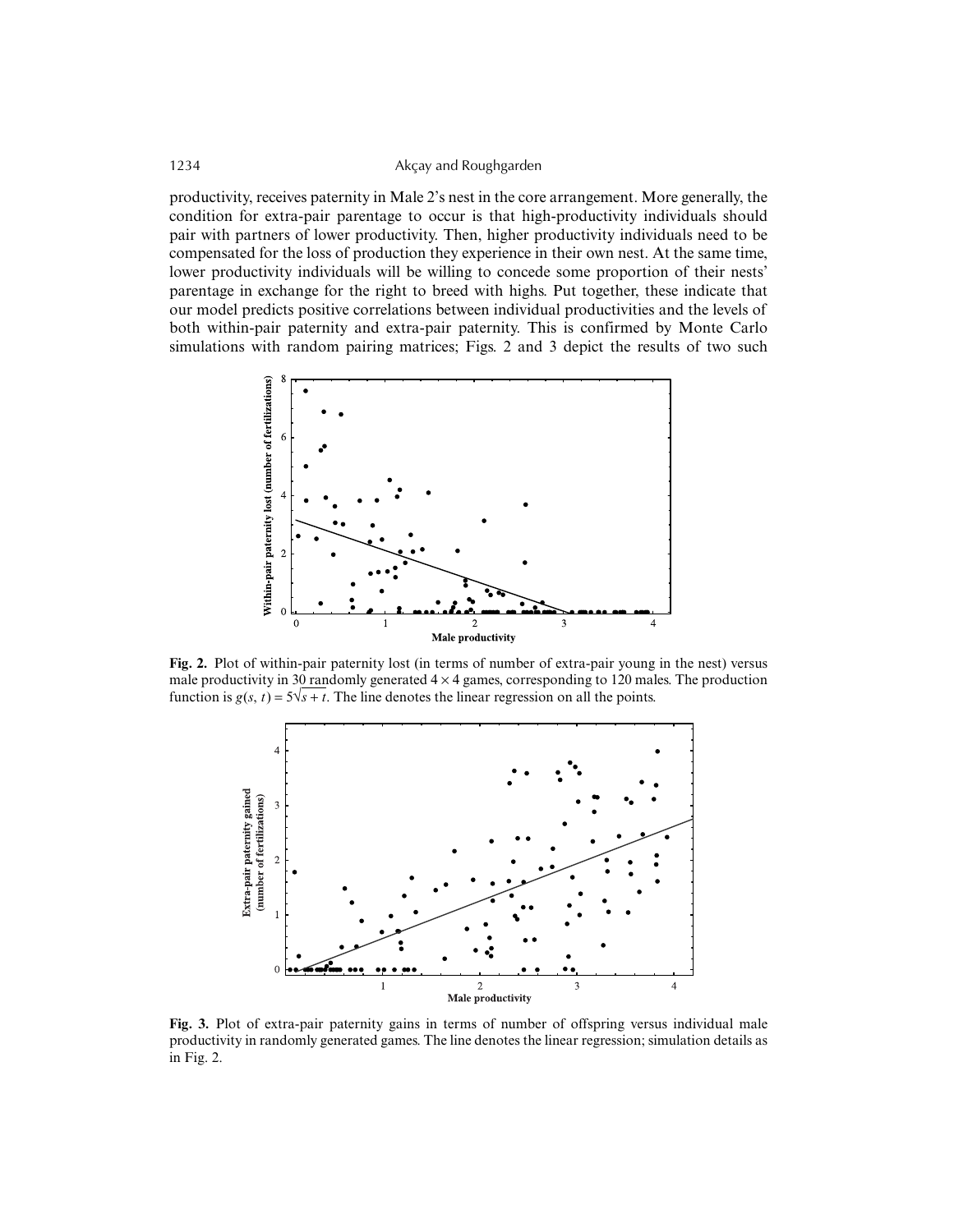simulations. Figure 2 shows that loss of paternity in absolute terms decreases as male productivity increases. The same is true if one plots percent of paternity in the nest, thus controlling for clutch size (not shown). The number of extra-pair young sired in other nests also increases with individual productivity. However, both graphs exhibit substantial variation because the level of extra-pair paternity at the core arrangement depends on the whole pairing matrix. Thus, an individual with a given trait value might end up with different levels of extra-pair paternity and within-pair paternity in different matrices.

Our model thus predicts a positive relationship between male traits that increase offspring production and both within-pair paternity and extra-pair paternity. Evidence from several species suggests that such a correlation exists. For example, male and female black-capped chickadees (*Poecile atricapilla*) spend winter in flocks with linear dominance hierarchies that determine access to food sources (Smith *et al.*, 1991). Males higher in the dominance hierarchy fledge more offspring (Otter *et al.*, 1999), have higher within-pair paternity, and are more likely to gain extra-pair paternity (Otter *et al.*, 1998). Another example comes from blue grosbeaks (*Passerina caerulea*), where males with brighter (bluer) breast plumage are less likely to have extra-pair paternity in their nests. These males also provide more parental care and have territories with higher insect abundance (Keyser and Hill, 2000). Finally, extra-pair paternity and within-pair paternity are frequently correlated with age (Akçay and Roughgarden, 2007a), which is also a robust correlate of breeding success in many species (see Mauck *et al.*, 2004, and references therein). These patterns have been previously interpreted as supporting the genetic benefits hypotheses. Our model provides an alternative interpretation. We discuss in more detail below ('Tests of the model') how to distinguish between genetic benefits and the current model.

#### **Patterns of extra-pair maternity**

Our model can also be used to predict interspecific patterns of extra-pair maternity (Arnold and Owens, 2002). The most consistent correlate of extra-pair maternity is annual fecundity in a species (Geffen and Yom-Tov, 2001; Arnold and Owens, 2002), where levels of extra-pair maternity as a percentage of total offspring increase with increasing fecundity. One property that can cause this pattern in our model is that maternity comes in strictly discrete units (i.e. eggs), whereas paternity is probabilistic and thus can vary more or less continuously (in terms of its expected value). Therefore, a maternity exchange prescribed by the core arrangement in a given pairing matrix may simply not be feasible if it requires the transfer of, say, half an egg. In species with high fecundity, however, transactions would be prohibited less often by the discrete nature of maternity, since the proportion of maternity in a clutch approaches a continuous variable. Therefore, all else being equal, high-fecundity species should exhibit more extra-pair maternity. This is shown in Fig. 4, which depicts the results from Monte Carlo simulations, where transactions of maternity occur only if they exceed a certain threshold value. The prevailing hypothesis (Geffen and Yom-Tov, 2001) attributes this pattern to the lower marginal cost of accepting an extra egg in species with large clutches. Although our model differs somewhat from this hypothesis, the two models are compatible.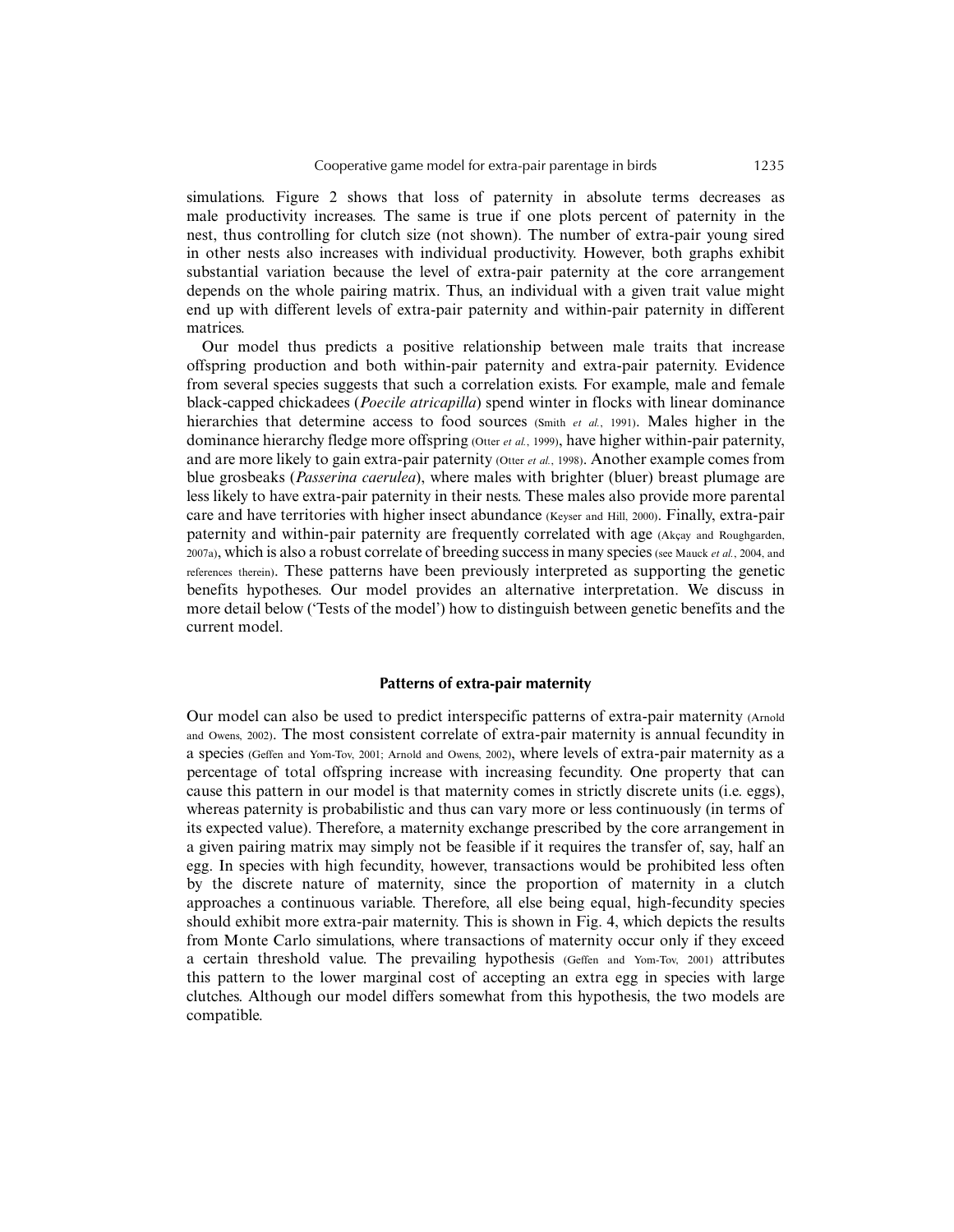

**Fig. 4.** Plot of mean fecundity versus mean levels of extra-pair maternity in 100 simulations with  $4 \times 4$  matrices. The production function is  $g(s, t) = f\sqrt{s + t}$ , where f is the parameter determining fecundity. A maternity exchange only takes place in discrete units.

#### **TESTS OF THE MODEL**

We noted above that our cooperative game model predicts patterns that agree with current evidence. In this section, we concentrate on how future empirical studies can distinguish between the current model and others, specifically the genetic benefits hypotheses.

Our model predicts that individuals with higher offspring production will have higher within-pair paternity and extra-pair paternity, which is similar to the genetic benefits hypotheses at first glance. However, several features of our model can be used to distinguish between these two hypotheses. First, the genetic benefits hypotheses postulate that extrapair young are consistently better than within-pair young (e.g. in survival to adulthood), whereas our model makes no such prediction. This assumption of the genetic benefits hypotheses is not supported by empirical data (Arnqvist and Kirkpatrick, 2005; Akçay and Roughgarden, 2007a). Although this by itself does not indicate direct support for the current model, it does weaken the genetic benefits hypotheses.

We also predict that individual traits should be related to extra-pair paternity only when they influence current offspring production from the nest, but regardless of whether they are heritable or environmental. In contrast, the genetic benefits hypotheses predict that any trait that influences total fitness (such as attractiveness, which is not necessarily related to current nesting success) should be correlated with paternity, but only if it is heritable. Currently, almost all empirical studies interpret any correlation between male traits and paternity as a good genes effect, mostly without testing for the heritability of the trait or its relation to total fitness. The reason for this seems to be a lack of alternative interpretations. Our model, however, provides one, and many of the cases currently accepted as supporting the good genes hypothesis might turn out to rely on non-heritable traits that are related to current nest production (see Table 1). This can be assessed using a meta-analytic or comparative approach for traits where measurements of heritabilities and fitness effects exist.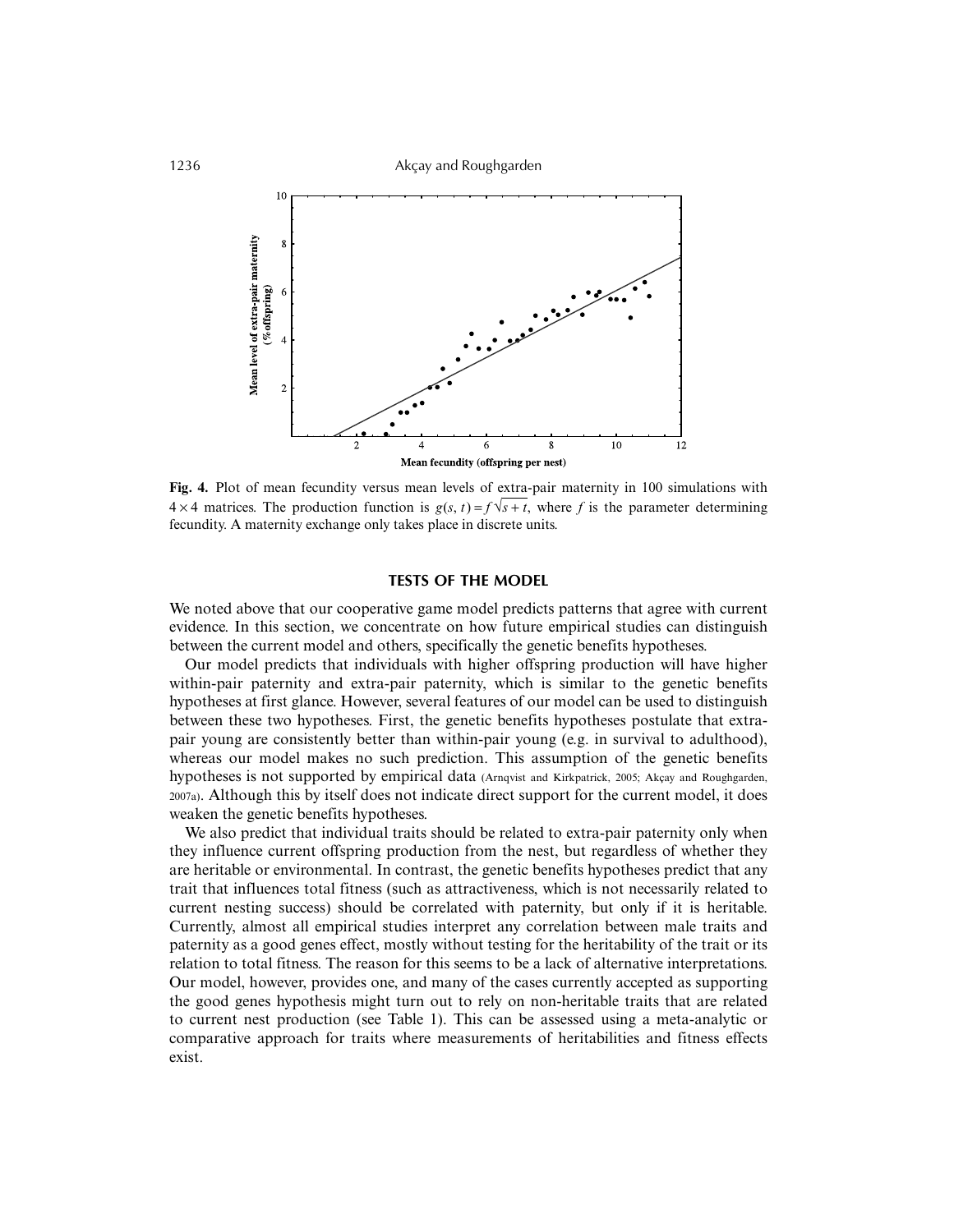|                  |              | Trait is heritable | Trait is not heritable |                |
|------------------|--------------|--------------------|------------------------|----------------|
| Trait affects:   | Current nest | Other fitness      | Current nest           | Other fitness  |
| Current model    | Yes          | No                 | Yes                    | No             |
| Genetic benefits | Yes          | Yes                | No                     | N <sub>0</sub> |

**Table 1.** Comparison between the predictions of the current model and the genetic benefits hypothesis on whether male traits are correlated to within-pair and extra-pair paternity

Another prediction from our model is that extra-pair paternity should be associated with disassortative pairing: extra-pair paternity occurs only when individuals with a lower trait value are paired with individuals with a higher trait value. Such interactions are not predicted by genetic benefits, and rarely measured in existing studies. Nonetheless, at least one study indicates such an effect: Dietrich *et al.* (2004) showed that the level of extra-pair paternity in their brood was repeatable within pairs, but not within individuals when they change partners. Furthermore, they show that younger males paired to older females lose more paternity than other pairings with respect to age. We suggest that future empirical studies focus on the interaction between male and female traits.

Experimental studies can distinguish the current model from existing ones, such as the constrained female hypothesis or the mate-guarding hypothesis. Both of the latter hypotheses predict that levels of extra-pair paternity should be affected by environmental factors such as food availability in the territory. The constrained female hypothesis predicts that supplementing territories with food should decrease female dependence on male help, which should result in increased extra-pair paternity in supplemented territories. Conversely, the mate-guarding hypothesis predicts that extra-pair paternity should decrease in supplemented territories, because both males and females spend more time at the nest and it becomes easier for males to guard their partners. Three studies have measured the effects of food addition. Two of them report decreases in extra-pair paternity (Westneat, 1994; Václav *et al.*, 2003) while one reports an increase (Hoi-Leitner *et al.*, 1999).

Our model makes a more complex prediction. If food availability is an important determinant of breeding success (i.e. influences the entries in the rows of the pairing matrix), then supplementing poorer territories with food would amount to increasing the entries for less productive males while leaving the other rows unchanged. Consequently, the core arrangement would require less extra-pair parentage relative to controls. On the other hand, if territories with richer than average food resources are supplemented, the entries for more productive males will go up, which would increase the amount of extra-pair paternity prescribed by the core allocation up until the point where the core switches to an assortative pairing arrangement. Our model thus predicts that extra-pair paternity should decrease with food addition in poor territories but increase in richer ones.

We have listed several possible tests to distinguish between the model presented here and existing hypotheses. One can devise correlational and experimental tests in other cases by first determining which ecological or phenotypic factors influence breeding success, and then manipulating those factors to bring about changes in the pairing matrix, leading to changes in the occurrence of extra-pair paternity. This experimental approach enables immediate testing of the model without any major change in research methods.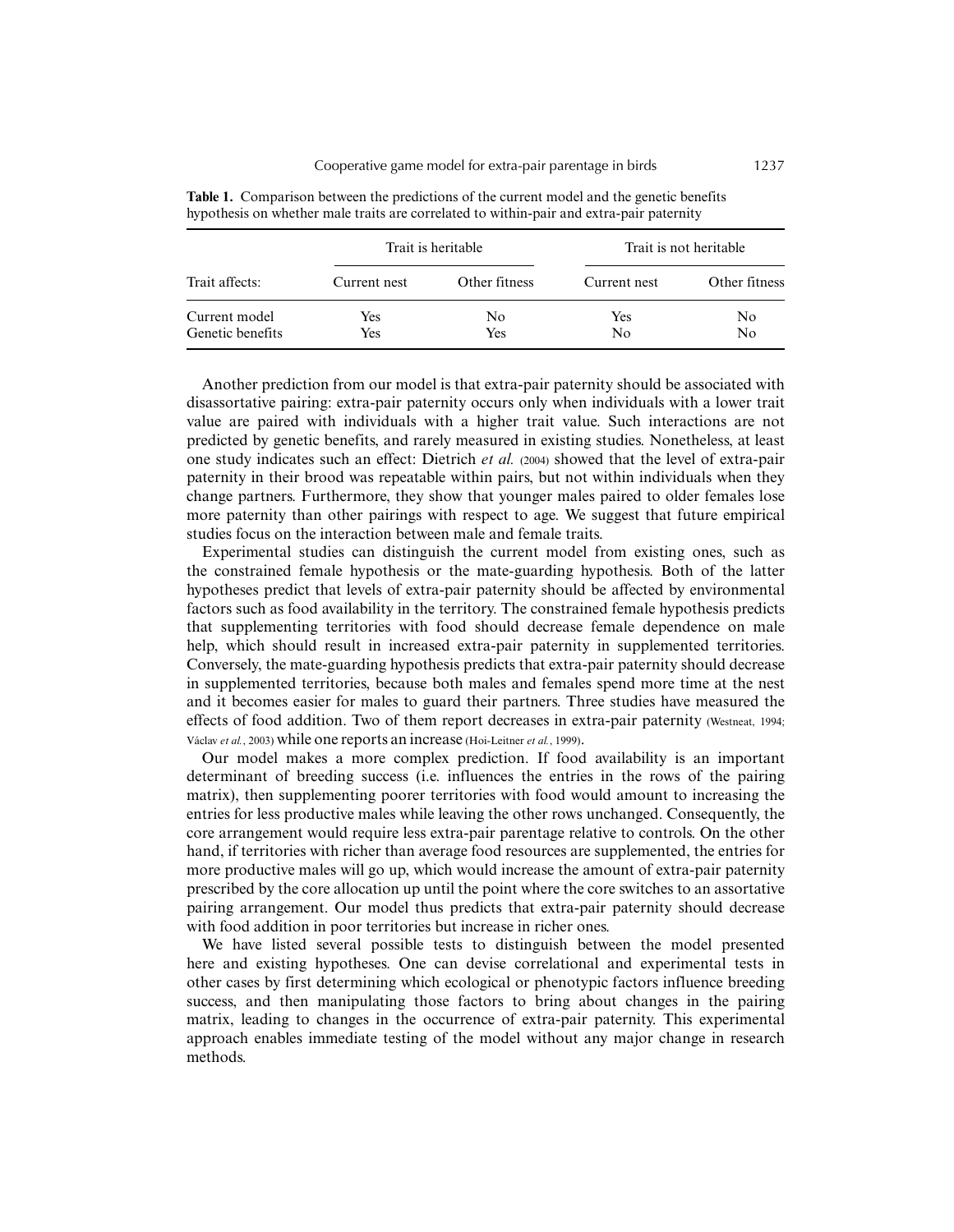At the same time, we believe that more research effort should be focused on behavioural interactions between individuals. Considering the amount of effort poured into field studies of the phenomenon in the last two decades, remarkably little is known about the actual behavioural processes that lead to extra-pair parentage (a point made by Westneat and Stewart, 2003). Perhaps the inattention to behaviour arose from the focus on genetic benefits. This focus did not attribute great significance to behaviour, except to say when and with whom extra-pair copulations should occur. But both the sexual conflict hypothesis and our model attribute significance to actual behavioural events leading to extra-pair copulations, and both make predictions about them. So these new hypotheses should spur the behavioural investigations needed to test them. Our model explicitly stipulates the existence of a negotiation set-up between individuals. Whether such mechanisms exist, and what their behavioural basis is, need to be determined by observational studies. A possible candidate for the behavioural basis of negotiations is male–male singing interactions [such as the dawn chorus (Burt and Vehrencamp, 2005)], which are known to play important roles in territorial and social relations. In the context of extra-pair paternity, for example, our model predicts that the extra-pair males should be seen interacting with within-pair males before extra-pair copulations take place. The presence of such correlations between behavioural interactions among males and extra-pair copulations is readily testable but it requires a change of focus in field methods on extra-pair paternity.

#### **DISCUSSION**

We make several assumptions in our model that are worth discussing more explicitly. The first is that individuals can sense the pairing matrix and are able to calculate side-payments. Theory has shown that honest signalling of phenotypic quality can be evolutionarily stable (Grafen, 1990) and this notion has been confirmed empirically in several bird species (e.g. Hill, 1991; Keyser and Hill, 2000). Thus it is reasonable to assume that birds can assess other individuals' phenotypes, and with them, the entries to the pairing matrix. Furthermore, the core is structurally stable with regard to small errors that individuals might make in their assessment of the pairing matrix. Such small errors would perturb equations (7) and (8), but only linearly. Some part (or the whole) of the real core would still be acceptable to all players. A different class of information that might influence the outcome of negotiations concerns individuals' previous moves (e.g. whether they negotiate with a single individual or with multiple individuals). Negotiations are likely to involve conspicuous signals such as song, and it is reasonable to assume that individuals in a breeding neighbourhood have common knowledge of them [e.g. due to 'eavesdropping' (Peake *et al.*, 2001; Burt and Vehrencamp, 2005)].

The second assumption of the model is that no outside options are available to individuals, such as settling in a different patch of woods, or postponing breeding altogether. If these outside options can be expressed as an expected pay-off, they can easily be incorporated into condition (5), without any major change to the model. A more complicated situation can occur when one considers a patch of habitat occupied by contiguous breeding territories, where individuals can choose both whether or not to join a pairing matrix and which matrix to join. One would have to build a model that considers all possible pairing matrices and predicts which pairing matrices should emerge from that breeding neighbourhood. Our model can then be employed as a sub-model that generates the pay-off consequences of each possible pairing matrix. Indeed, such an extended model can explain the formation of breeding colonies (Wagner *et al.*, 2000).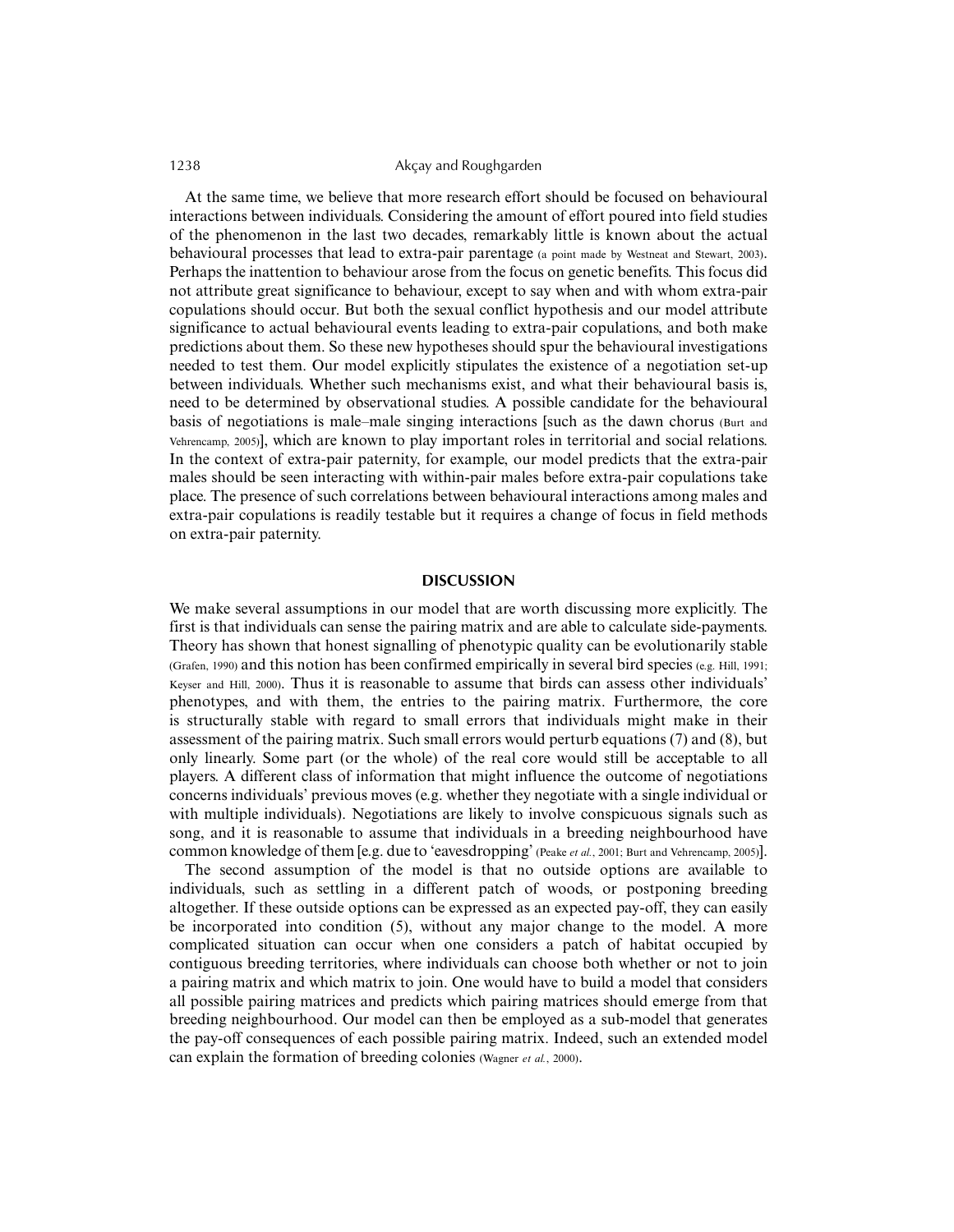Another issue concerns the assumption that parentage can be transferred without cost and in a continuous and reliable manner. For paternity, we suggest that these assumptions are reasonable. Even if males do not control the transfer of paternity directly, they might trade copulation access to the female. This is well documented, for example, in dunnocks (Burke *et al.*, 1989). The genetic pay-offs for males in our model then should be interpreted as expected paternities.

On the other hand, constraints that are not incorporated in our model are likely to be important for maternity exchanges. Our model starts by regarding paternity and maternity as symmetrical. However, the nature of maternity transfers is clearly different from paternity transfers, and interspecific patterns indicate that extra-pair paternity is more common than extra-pair maternity (Arnold and Owens, 2002). Taking into account the discrete nature of eggs, as is done above (see 'Patterns of extra-pair maternity'), breaks this symmetry. Another property that would break the symmetry is that eggs are laid after being fertilized, and therefore egg dumping is likely to involve transfer of paternity in addition to maternity. A female laying eggs into another female's nest might copulate with the male at that nest and thereby grant him the paternity of some of her eggs (not necessarily the one that she lays in his nest). However, this presumably would impose higher transaction costs, making extra-pair maternity less likely to happen than our model predicts. The implication is, then, that females frequently might not be compensated, which could lead to disagreements, and possibly overt conflict. Nonetheless, overt conflict might not happen if other types of benefits are also involved.

Another possibility is that females might not actually be players in the same game as the males. This might happen if males arrive early, hold territories and negotiate, for example, about territory boundaries among themselves. In that case, the columns of the pairing matrices would correspond not to different females, but to different territory configurations. Thus, the stable arrangement would only need transfer of parentage between males. Such a situation might arise in many migratory bird species with males-first arrival patterns.

#### **Reproductive transactions theory and cooperative games**

We have discussed a new theoretical framework to study extra-pair parentage. We suggest that extra-pair parentage (encompassing both extra-pair maternity and extra-pair paternity) arises as reproductive transactions that stabilize the social pairing arrangement. A similar role for extra-pair paternity has previously been proposed by Shellman-Reeve and Reeve (2000), who stipulated that the social mates receive paternity in exchange for the parental care they supply. Their model assumes that females prefer to mate with an extrapair male because of some genetic benefit, but at the same time need full-time parental provisioning from their social mate. Our proposal agrees with their approach in principle, but we demonstrate here that genetic benefits (which are not well supported by data) do not need to be assumed for a transaction set-up to function.

More broadly, the current model can be seen as extending reproductive transactions theory of cooperative breeding groups (Vehrencamp, 1983) to exchanges between monogamous pairs. The basic idea in our model, namely that parentage can be exchanged for some ecological benefit, is analogous to the logic of reproductive skew models. In this context, cooperative games can be viewed as a new modelling tool for reproductive transactions theory. A major advantage of cooperative game theory over existing reproductive skew models is that it lets the coalition structure (group composition) as well as the pay-off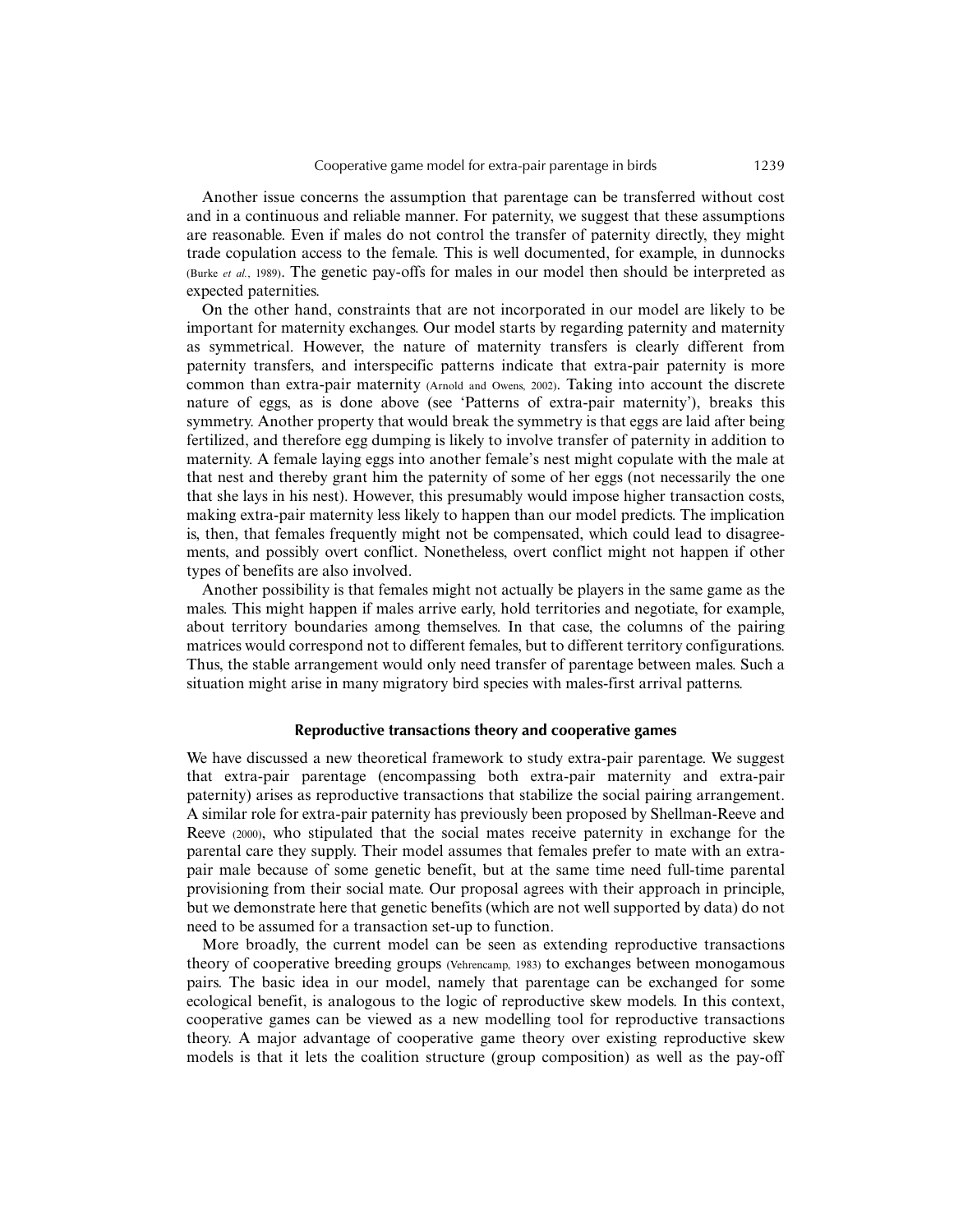distribution (skew) emerge from the model. Here, we have constrained the groups to be monogamous pairs. However, the model can easily be extended to polygynous and polyandrous groups as well. In that way, cooperative game theory can enable a generalization of reproductive skew theory to all mating systems.

The model presented here would apply to a broad variety of bird species, but other types of exchanges might also cause extra-pair parentage. Therefore, we suggest that parentage should be viewed as the common currency across bird species that can buy different commodities and services. These include provisioning, nest defence, viable sperm, as well as risk sharing through dispersing parentage over different nests. Specifically for extra-pair paternity, the relation of such ecological benefits to extra-pair parentage, with the possible exception of viable sperm (Griffith, 2007), remains understudied compared with putative genetic benefits. A reproductive transactions approach will focus attention on these understudied possibilities. Such an approach might potentially lead to a unified explanation of extra-pair parentage by mapping the variation in the patterns of such parentage to the variation in the ecologically relevant commodities and services.

Our approach here forms part of the social selection research program outlined in Roughgarden *et al.* (2006). In a recent article, McNamara *et al.* (2006) criticized this program for its use of cooperative game theory. McNamara *et al.* claim cooperative games cannot describe animal interactions, because animals 'do not have a legal system', and so cannot engage in binding 'contracts'. However, the only requirements for binding contracts are the abilities to monitor the bargain and to revert to the default pay-offs if the agreement is not honoured. Such abilities appear well within the range of animal capabilities. Given these abilities, neither party would have an incentive to deviate from an agreement, as this would result in a lower individual pay-off.

The basic theoretical structure of the social selection program relies on a two-tier approach. One tier is behavioural: interactions between animals result in the formation of social systems and generate pay-offs. The other tier is evolutionary: traits that function in social interactions evolve according to their fitness consequences. In this formulation, natural selection may well select for behavioural mechanisms that enable negotiations and agreements, and allow the behavioural tier to be modelled using cooperative games. The evolutionary tier, on the other hand, will still employ conventional evolutionary game theory and population genetics as explicit models of the natural selection process.

To summarize, we propose to reconsider the traditional view of extra-pair parentage that relies on empirically unsupported genetic benefits hypotheses. We also suggest that newer approaches based on sexual conflict do not provide a satisfactory answer. Instead, we suggest that extra-pair parentage can be the result of commodity or service exchanges that are negotiated and agreed upon. Individuals belong to a social and economic breeding system that co-exists alongside the genetic. In this non-genetic system, individuals trade in the currency of parentage. We propose to model such transactions using cooperative game theory, and present a model for one type of commodity, breeding mates. We believe that an approach based on reproductive transactions to gain ecological benefits will bring new insights to the study of extra-pair parentage.

#### **ACKNOWLEDGEMENTS**

We thank Priya Iyer, Katherine Fitzgerald, and Jessica Shors for discussions during the development of this model and Deborah Gordon for comments on the tests of genetic benefits. We also thank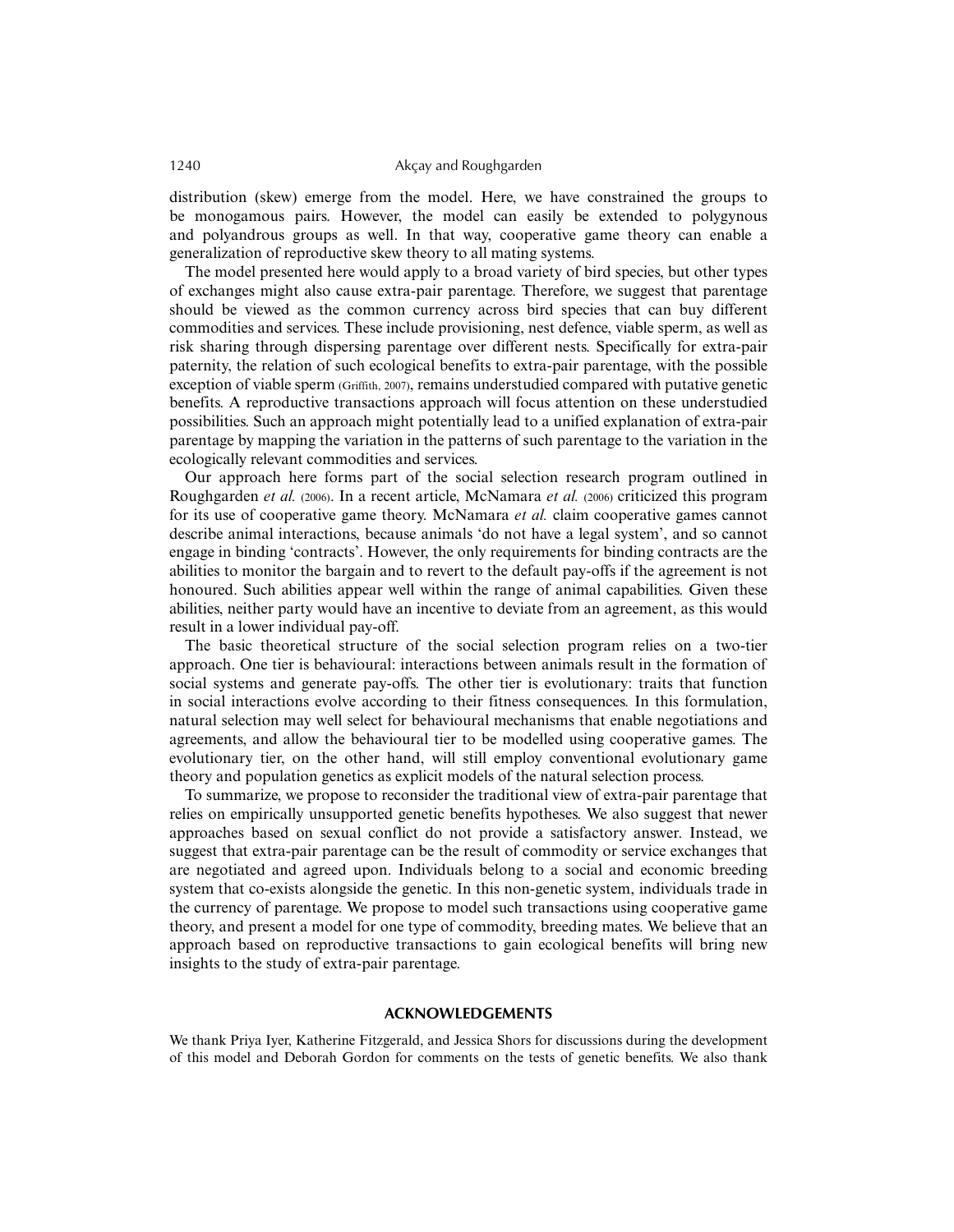Anders Pape Møller for valuable input and discussions on testing the model at an earlier talk on this manuscript and the accompanying review. Finally, the manuscript benefited greatly from the proof-reading of Ebru Erdem and the excellent editorial input of Michael Rosenzweig. The Mathematica code for calculating the core and for the Monte Carlo simulations can be found online at http://www.evolutionary-ecology.com/data/eppmodel.

#### **REFERENCES**

- Akçay, E. and Roughgarden, J. 2007a. Extra-pair reproductive activity: review of the genetic benefits. *Evol. Ecol. Res.*, **9**: 855–868.
- Akçay, E. and Roughgarden, J. 2007b. Negotiation of mutualism: rhizobia and legumes. *Proc. R. Soc. Lond. B*, **274**: 25–32.
- Arnold, K.E. and Owens, I.P.F. 2002. Extra-pair paternity and egg-dumping in birds: life history, parental care and the risk of retaliation. *Proc. R. Soc. Lond. B*, **296**: 1263–1269.
- Arnqvist, G. and Kirkpatrick, M. 2005. The evolution of infidelity in socially monogamous passerines: the strength of direct and indirect selection on extrapair copulation behaviour in females. *Am. Nat.*, **165**: S26–S37.

Aumann, R.J. 1989. *Lectures on Game Theory*. Boulder, CO: Westview Press.

- Becker, G.S. 1973. A theory of marriage: Part I. *J. Political Economy*, **81**: 813–846.
- Birkhead, T.R. and Møller, A.P. 1992. *Sperm Competition in Birds*. London: Academic Press.
- Burke, T., Davies, N.B., Bruford, M.W. and Hatchwell, B.J. 1989. Parental care and mating behaviour of polyandrous dunnocks *Prunella modularis* related to paternity by DNA fingerprinting. *Nature*, **338**: 249–251.
- Burt, J.M. and Vehrencamp, S.L. 2005. Dawn chorus as an interactive communication network. In *Animal Communication Networks* (P.K. McGregor, ed.), pp. 320–343. Cambridge: Cambridge University Press.
- Cockburn, A. 2006. Prevalence of different modes of parental care in birds. *Proc. R. Soc. Lond. B*, **273**: 1375–1383.
- Currie, D., Krupa, A.P., Burke, T. and Thompson, D.B.A. 1999. The effect of experimental male removals on extra-pair paternity in the wheatear, *Oenanthe oenanthe. Anim. Behav.*, **57**: 145–152.
- Dickinson, J.L. 2003. Male share of provisioning is not influenced by actual or apparent loss of paternity in western bluebirds. *Behav. Ecol.*, **14**: 360–366.
- Dietrich, V., Schmoll, T., Winkel, W., Epplen, J.T. and Lubjuhn, T. 2004. Pair identity an important factor concerning variation in extra-pair paternity in the coal tit (*Parus ater*). *Behaviour*, **141**: 817–835.
- Double, M. and Cockburn, A. 2000. Pre-dawn infidelity: females control extra-pair mating in superb fairy-wrens. *Proc. R. Soc. Lond. B*, **267**: 465–470.
- Geffen, E. and Yom-Tov, Y. 2001. Factors affecting the rates of intraspecific nest parasitism among anseriformes and galliformes. *Anim. Behav.*, **62**: 1027–1038.
- Gowaty, P.A. 1996. Battles of the sexes and origins of monogamy. In *Partnerships in Birds* (J.M. Black, ed.), pp. 21–52. Oxford: Oxford University Press.
- Gowaty, P. and Buschhaus, N. 1998. Ultimate causation of aggressive and forced copulation in birds: female resistance, the CODE hypothesis, and social monogamy. *Integrat. Compar. Biol.*, **38**: 207.
- Grafen, A. 1990. Biological signals as handicaps. *J. Theor. Biol.*, **144**: 517–546.
- Griffith, S.C. 2007. The evolution of infidelity in socially monogamous passerines: neglected components of direct and indirect selection. *Am. Nat.*, **169**: 274–281.
- Griffith, S.C., Owens, I.P.F. and Thuman, K.A. 2002. Extra pair paternity in birds: a review of interspecific variation and adaptive function. *Molec. Ecol.*, **11**: 2195–2212.
- Hill, G.E. 1991. Plumage coloration is a sexually selected indicator of male quality. *Nature*, **350**: 337–339.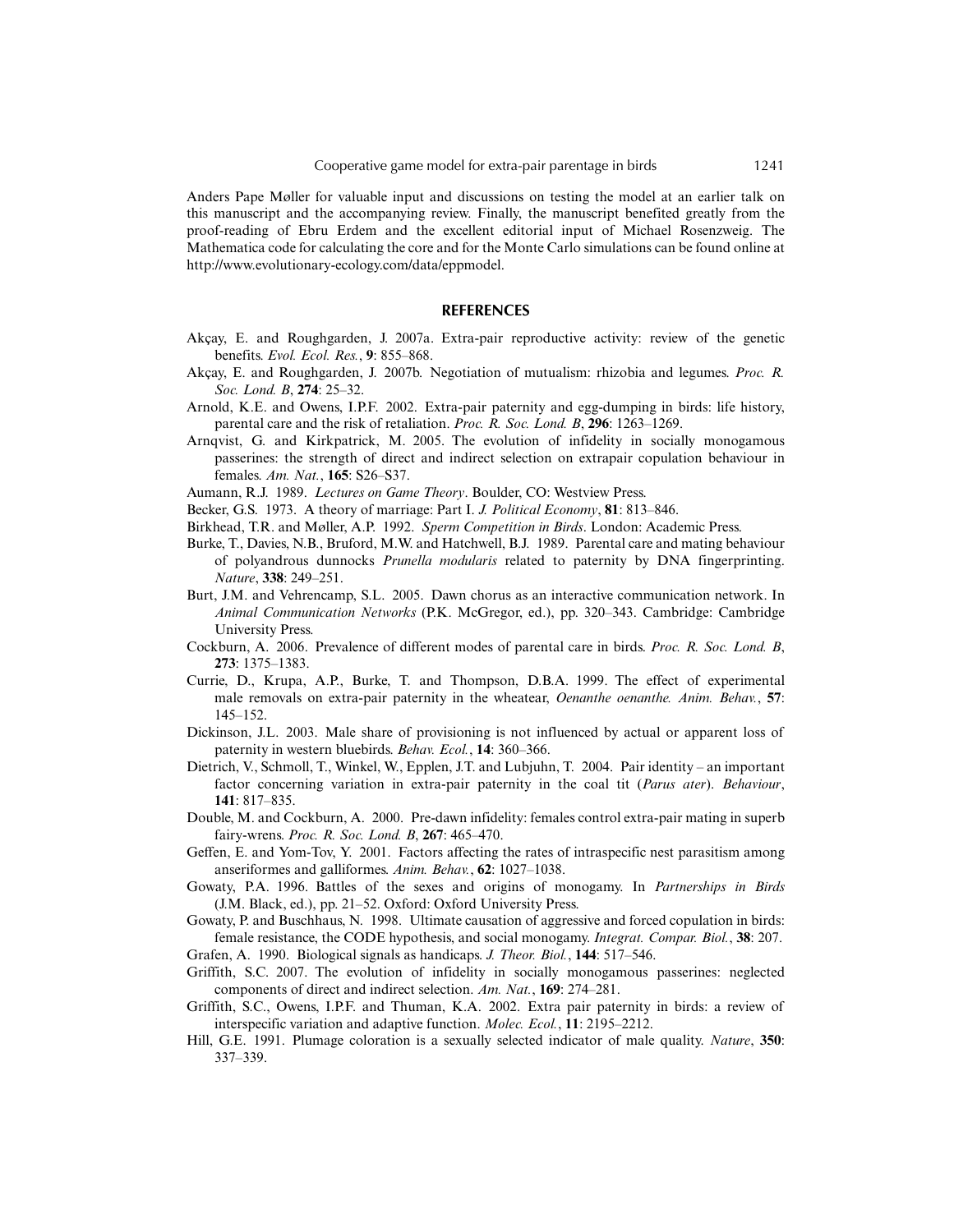- Hoi-Leitner, M., Hoi, H., Romero-Pujante, M. and Valera, F. 1999. Female extra-pair behaviour and environmental quality in the serin (*Serinus serinus*): a test of the 'constrained female hypothesis'. *Proc. R. Soc. Lond. B*, **266**: 1021–1026.
- Keyser, A.J. and Hill, G.E. 2000. Structurally based plumage coloration is an honest signal of quality in male blue grosbeaks. *Behav. Ecol.*, **11**: 202–209.
- Lifjeld, J.T., Slagsvold, T. and Ellegren, H. 1998. Experimentally reduced paternity affects paternal effort and reproductive success in pied flycatchers. *Anim. Behav.*, **55**: 319–329.
- Mauck, R.A., Huntington, C.E. and Grubb, T.C., Jr. 2004. Age-specific reproductive success: evidence for the selection hypothesis. *Evolution*, **58**: 880–885.
- McNamara, J.M., Binmore, K. and Houston, A.I. 2006. Cooperation should not be assumed. *Trends Evol. Ecol.*, **21**: 476–478.
- Møller, A.P. 2000. Male parental care, female reproductive success and extrapair paternity. *Behav. Ecol.*, **11**: 161–168.
- Møller, A.P. and Birkhead, T.R. 1993. Cuckoldry and sociality: a comparative study of birds. *Am. Nat.*, **142**: 118–140.
- Møller, A.P. and Ninni, P. 1998. Sperm competition and sexual selection: a meta-analysis of paternity studies of birds. *Behav. Ecol. Sociobiol.*, **43**: 345–358.
- Nash, J. 1950. The bargaining problem. *Econometrica*, **18**: 155–162.
- Neff, B.D. and Pitcher, T.E. 2005. Genetic quality and sexual selection: an integrated framework for good genes and compatible genes. *Molec. Ecol.*, **14**: 19–38.
- Otter, K., Ratcliffe, L., Michaud, D. and Boag, P.T. 1998. Do female black-capped chickadees prefer high-ranking males as extra-pair partners? *Behav. Ecol. Sociobiol.*, **42**: 25–36.
- Otter, K., Ramsay, S.M. and Ratcliffe, L. 1999. Enhanced reproductive success of female black-capped chickadees mated to high-ranking males. *Auk*, **116**: 345–354.
- Peake, T.M., Terry, A.M.R., McGregor, P.K. and Dabelsteen, T. 2001. Male great tits eavesdrop on simulated male-to-male vocal interactions. *Proc. R. Soc. Lond. B*, **268**: 1183–1187.
- Petrie, M. and Kempenaers, B. 1998. Extra-pair paternity in birds: explaining variation between species and populations. *Trends Evol. Ecol.*, **13**: 52–58.
- Roughgarden, J., Oishi, M. and Akçay, E. 2006. Reproductive social behavior: cooperative games to replace sexual selection. *Science*, **311**: 965–970.
- Sheldon, B.C. 2002. Relating paternity to paternal care. *Phil. Trans. R. Soc. Lond. B*, **357**: 341–350.
- Shellman-Reeve, J.S. and Reeve, H.K. 2000. Extra-pair paternity as the result of reproductive transactions between paired mates. *Proc. R. Soc. Lond. B*, **267**: 2543–2546.
- Smith, H.G., Montgomerie, R., Põldmaa, T., White, B.N. and Boag, P.T. 1991. DNA fingerprinting reveals relation between tail ornaments and cuckoldry in barn swallows, *Hirundo rustica. Behav. Ecol.*, **2**: 90–98.
- Stanback, M., Richardson, D.S., Boix-Hinzen, C. and Mendelsohn, J. 2002. Genetic monogamy in Monteiro's hornbill, *Tockus monteiri. Anim. Behav.*, **63**: 787–793.
- Stutchbury, B.J. and Morton, E.S. 1995. The effect of breeding synchrony on extra-pair mating systems in songbirds. *Behaviour*, **132**: 675–690.
- Trivers, R.L. 1972. Parental investment and sexual selection. In *Sexual Selection and the Descent of Man, 1871–1971* (B. Campbell, ed.), pp. 136–179. Chicago, IL: Aldine.
- Václav, R., Hoi, H. and Blomqvist, D. 2003. Food supplementation affects extrapair paternity in house sparrows (*Passer domesticus*). *Behav. Ecol.*, **14**: 730–735.
- Vehrencamp, S. 1983. A model for the evolution of despotic versus egalitarian societies. *Anim. Behav.*, **31**: 667–682.
- Wagner, R.H. 1992. The pursuit of extra-pair copulations by monogamous female razorbills: how do females benefit? *Behav. Ecol. Sociobiol*., **29**: 445–464.
- Wagner, R.H., Danchin, E., Boulinier, T. and Helfenstein, F. 2000. Colonies as byproducts of commodity selection. *Behav. Ecol.*, **11**: 572–573.